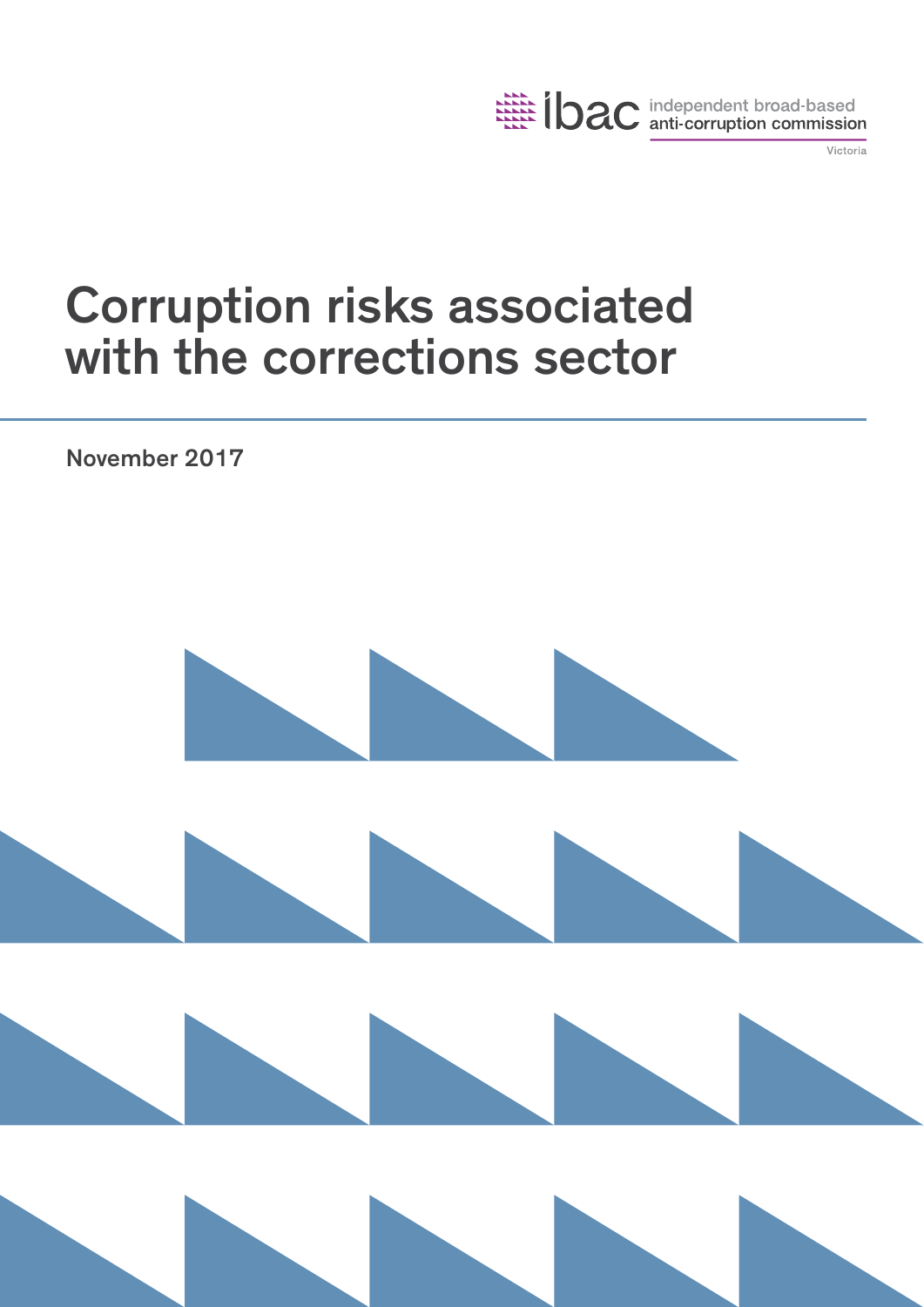Authorised and published by the Independent Broad-based Anti-corruption Commission, Level 1, 459 Collins Street, Melbourne.

November 2017

If you need this report in an accessible format, please telephone 1300 735 135 or email communications@ibac.vic.gov.au. This document may also be found in other formats on our website www.ibac.vic.gov.au

ISBN 978-0-6481625-3-7 (print)

ISBN 978-0-6481625-2-0 (online)

© State of Victoria 2017 (Independent Broad-based Anti-corruption Commission)



You are free to re-use this work under a Creative Commons Attribution 4.0 licence, provided you credit the State of Victoria (Independent Broad-based Anticorruption Commission) as author, indicate if changes were made and comply with the other licence terms. The licence does not apply to any branding, including Government logos.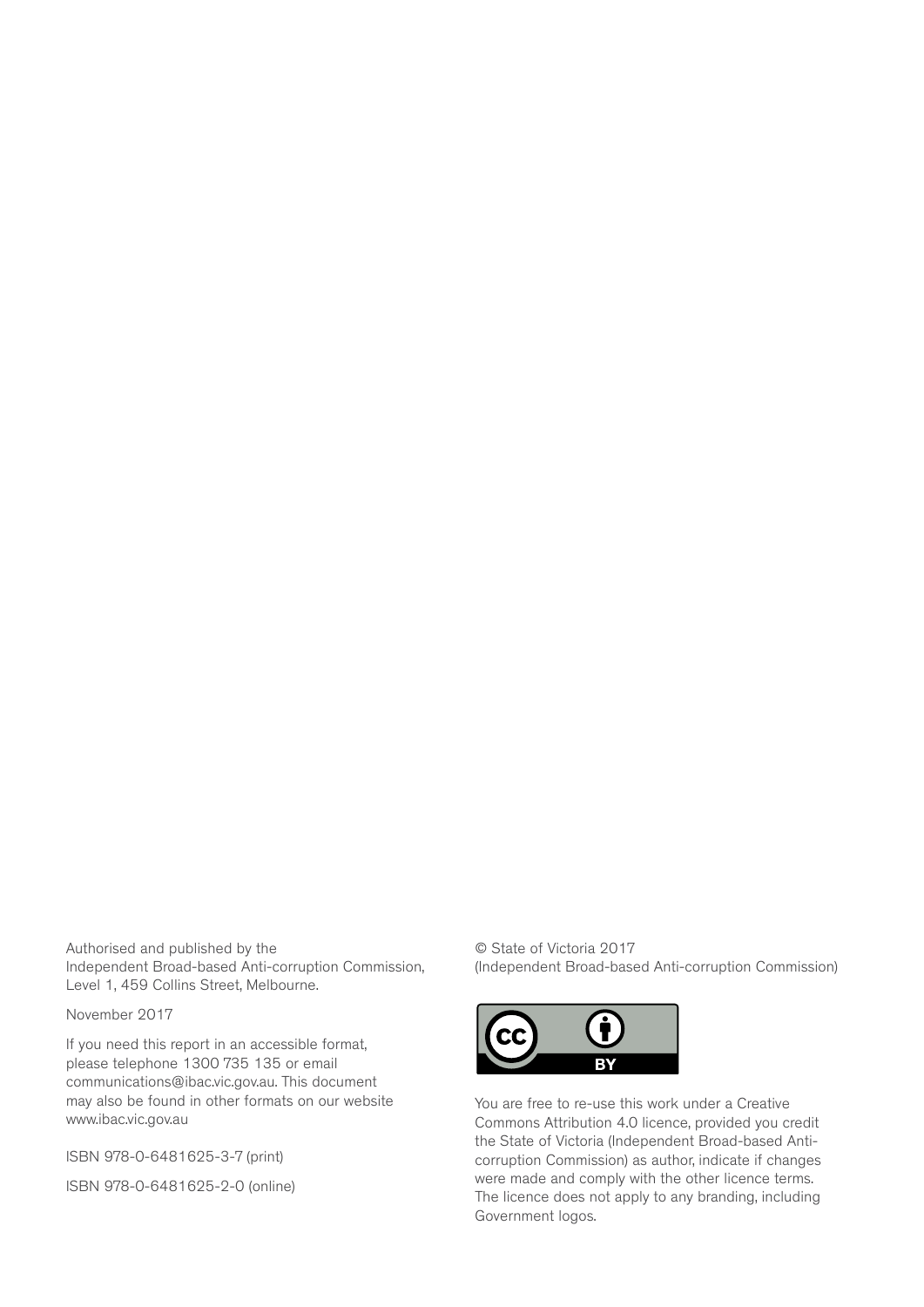# **Contents**

| 1                                           | <b>Definitions</b>                                                                                                                                                                                                                                                              | $\overline{2}$                               |
|---------------------------------------------|---------------------------------------------------------------------------------------------------------------------------------------------------------------------------------------------------------------------------------------------------------------------------------|----------------------------------------------|
| $\overline{\mathbf{2}}$<br>2.1<br>2.2       | <b>Overview</b><br>Key findings<br>Methodology<br>2.2.1 Scope<br>2.2.2 Terminology                                                                                                                                                                                              | 3<br>4<br>5<br>5<br>5                        |
| 3<br>3.1<br>3.2<br>3.3                      | The Victorian corrections sector<br>Composition of the sector<br>How DJR addresses integrity issues<br>IBAC's dealings with the sector                                                                                                                                          | 6<br>6<br>7<br>8                             |
| 4<br>4.1                                    | <b>Corruption issues affecting corrections</b><br>Risks to individuals<br>4.1.1 Provision of contraband<br>4.1.2 Inappropriate relationships<br>4.1.3 Excessive use of force                                                                                                    | 11<br>11<br>11<br>12<br>13                   |
| 4.2                                         | Risks to organisations<br>4.2.1 Inappropriate access to and release of information<br>4.2.2 Corrupt procurement practices                                                                                                                                                       | 13<br>13<br>14                               |
| 5<br>5.1<br>5.2                             | Drivers and areas of heightened risk<br>Periodic issues<br>High-volume recruitment<br>5.1.1<br>5.1.2 Working conditions for corrections officers<br>Structural issues<br>5.2.1 Regional operations<br>5.2.2 Non-custodial staff<br>5.2.3 Model of public and private operations | 16<br>16<br>16<br>17<br>17<br>17<br>18<br>18 |
| 6<br>6.1<br>6.2<br>6.3<br>6.4<br>6.5<br>6.6 | <b>Prevention and detection strategies</b><br>Culture and training<br>Proactive management of allegations and intelligence<br>Drug testing<br>Vetting and revalidation of employees<br>Declarable associations policies<br>Procurement red flags                                | 19<br>19<br>19<br>20<br>20<br>21<br>22       |
| 7                                           | <b>Conclusion</b>                                                                                                                                                                                                                                                               | 23                                           |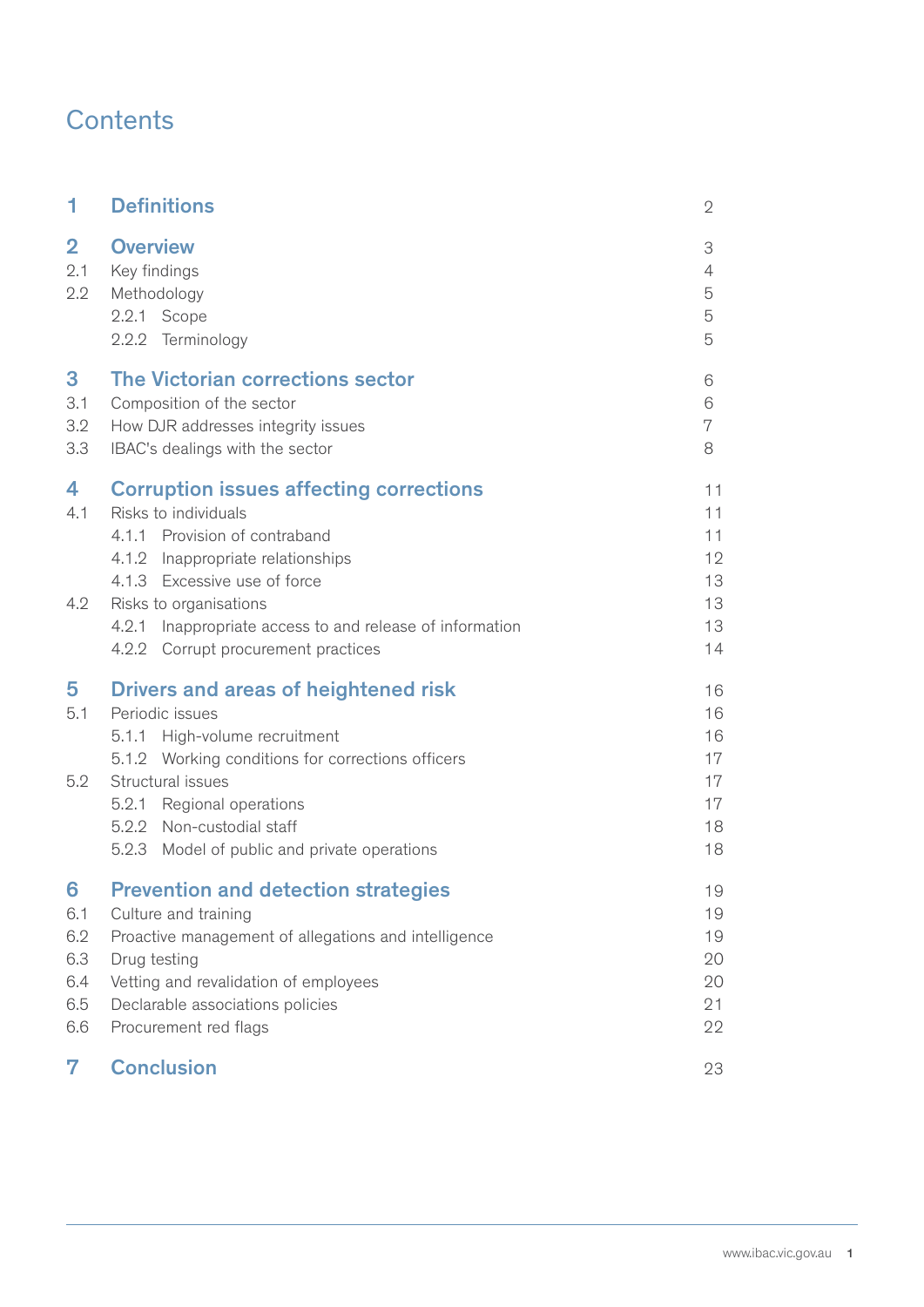# 1 Definitions

|                            | <b>Explanation</b>                                                                                                                                                                                                                                                                                                                                                                                                                 |
|----------------------------|------------------------------------------------------------------------------------------------------------------------------------------------------------------------------------------------------------------------------------------------------------------------------------------------------------------------------------------------------------------------------------------------------------------------------------|
| <b>BEBS</b>                | Built Environment and Business Sustainability, a branch of the Department<br>of Justice and Regulation that manages large, complex capital projects                                                                                                                                                                                                                                                                                |
| <b>CV</b>                  | Corrections Victoria                                                                                                                                                                                                                                                                                                                                                                                                               |
| <b>DJR</b>                 | Department of Justice and Regulation                                                                                                                                                                                                                                                                                                                                                                                               |
| <b>DPFC</b>                | Dame Phyllis Frost Centre                                                                                                                                                                                                                                                                                                                                                                                                          |
| Mandatory<br>notifications | In early 2016, the Victorian Parliament passed legislation to establish a<br>requirement for relevant principal officers (essentially heads of public sector<br>bodies) to notify IBAC of suspected corruption (previously it was discretionary).                                                                                                                                                                                  |
|                            | The legislation, which came into effect on 1 December 2016, requires<br>government department heads, chief executives of local councils and other<br>principal officers to notify IBAC if they have reasonable grounds to suspect<br>corruption is occurring or has occurred in their workplace. IBAC then assesses<br>these notifications to determine if the alleged conduct warrants investigation<br>by IBAC or another agency |
| PD                         | Protected disclosures (previously known as 'whistleblower' complaints) entitle<br>the complainant to certain legal protections                                                                                                                                                                                                                                                                                                     |
| VAGO                       | Victorian Auditor-General's Office                                                                                                                                                                                                                                                                                                                                                                                                 |
| VO                         | Victorian Ombudsman                                                                                                                                                                                                                                                                                                                                                                                                                |
| WA CCC                     | Western Australian Corruption and Crime Commission                                                                                                                                                                                                                                                                                                                                                                                 |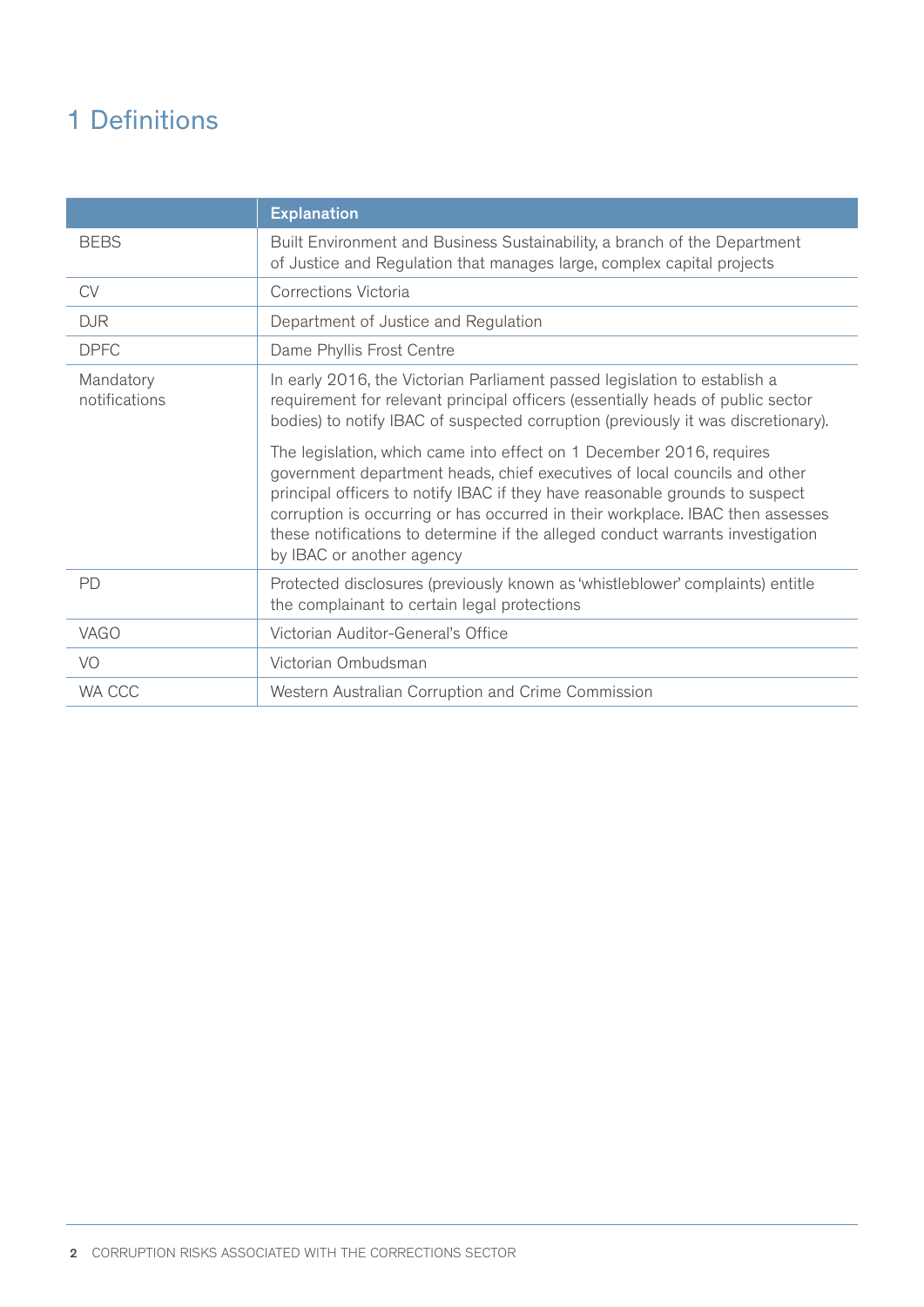# 2 Overview

The Victorian correctional sector is undergoing a period of growth and change. Over the past five years there have been significant increases in the state's prisoner population and changes to how bail, parole and community corrections orders operate. These changes, and corresponding increases in the numbers of prisons, custodial officers and community corrections officers, raise integrity challenges.

The corrections sector faces corruption and integrity issues not encountered in other areas of the public sector. The provision of contraband, inappropriate relationships, excessive use of force and inappropriate access to information are risks that are created or increased by the specific nature of the correctional environment.

These risks are not unique to Victoria; they are found across Australia and in similar countries overseas. However, the way in which these challenges are managed varies across jurisdictions and there are opportunities for the Victorian corrections sector to reassess whether current corruption prevention and detection strategies could be strengthened.

The Independent Broad-based Anti-corruption Commission (IBAC) recently conducted two investigations related to the corrections sector. Operation Nepean examined procurement and maintenance fraud at the Dame Phyllis Frost Centre (DPFC). Operation Ettrick examined links between corrections officers at Port Phillip Prison and organised crime figures. These investigations highlight the need for continued vigilance to prevent corrupt conduct, even where policies and systems may be in place to address misconduct and corruption risks.

This report analyses the major corruption issues associated with the corrections sector, drawing on research and case studies in Victoria, and from across Australia and internationally. It explores the factors driving corruption risks in the corrections sector. It identifies areas of particular vulnerability, and suggests strategies for strengthening detection, reporting and prevention.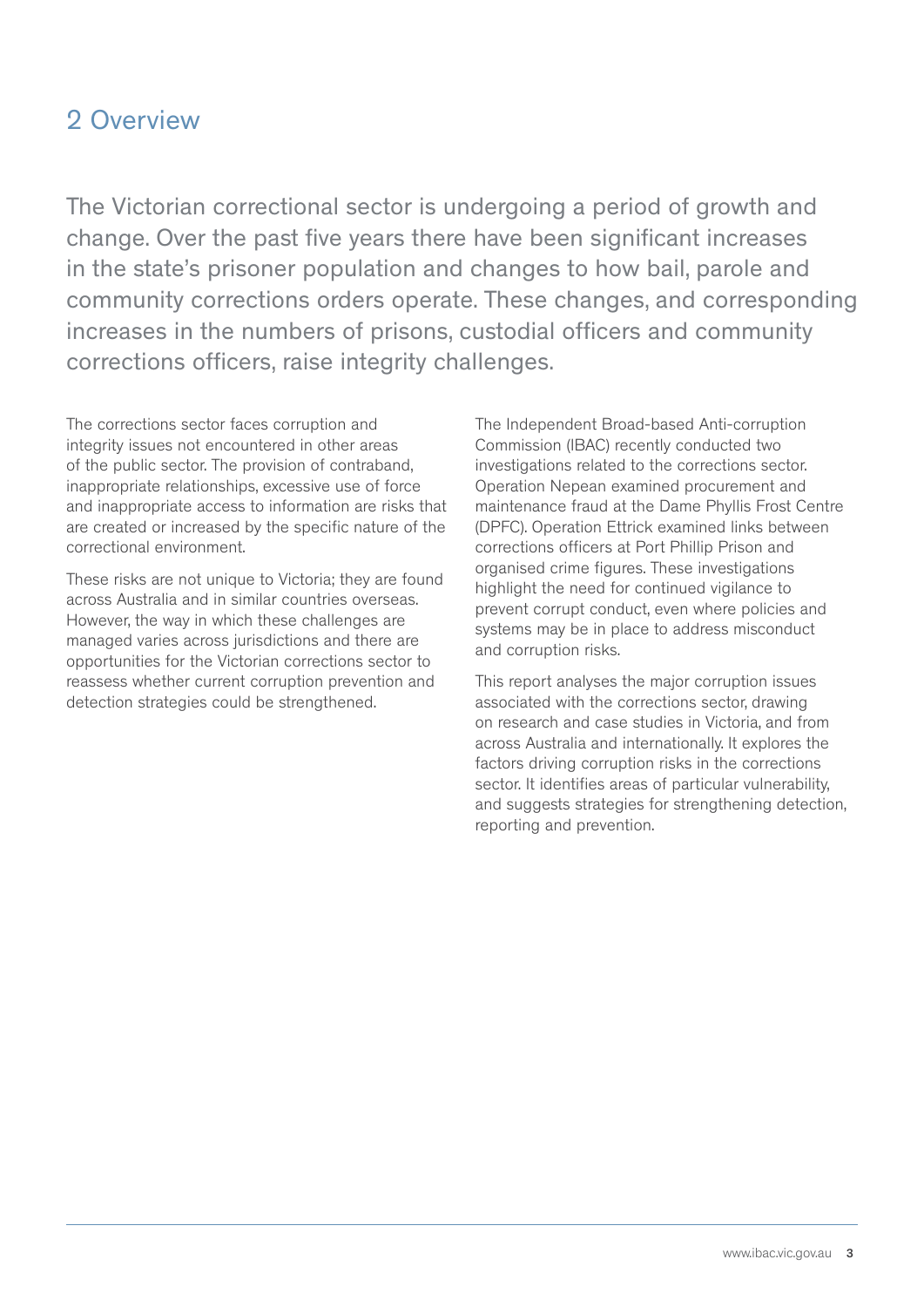# 2.1 Key findings

- 1. IBAC has received fewer complaints and notifications about the corrections sector than expected. It is likely that the lower numbers of complaints and notifications are a result of prisoners viewing the Victorian Ombudsman (VO) as the appropriate agency to complain to. Although the introduction of mandatory reporting on 1 December 2016 has led to an increase in the overall number of correctionsrelated notifications IBAC has received from the Department of Justice and Regulation (DJR), it is unlikely to significantly alter the tendency of prisoners to complain to the VO.
- 2. The provision of contraband to prisoners by prison officers represents a significant risk to the safety, security and integrity of corrections facilities. The highly inflated value of goods in prisons is a powerful corruption motivator for corrections staff.
- 3. Unauthorised access to and disclosure of information presents significant corruption risks for corrections officers. Legitimate access to intelligence systems across private and public prisons has increased, which has subsequently increased the risk of information being misused by corrections officers, either deliberately or negligently.
- 4. The corrections sector faces risks of corrupt procurement activities because a large proportion of the corrections budget is allocated to capital expenditure. Although DJR has controls in place around procurement, IBAC's investigations highlight how these procedures can be undermined by poor supervision, record-keeping, compliance and workplace cultures that tolerate misconduct and corruption.
- 5. The Victorian corrections sector has undertaken high-volume recruitment in recent years. Rapid workforce expansion presents challenges around attracting suitable applicants, establishing a strong integrity culture in newly established units, and undertaking thorough and consistent vetting of applicants.
- 6. Prisons and community corrections officers based in regional areas face additional challenges around maintaining strong integrity standards, particularly in relation to conflicts of interest and attracting suitable employees, because of smaller populations in those areas.
- 7. Non-custodial officers such as counsellors and teachers may face a heightened risk of being targeted by corrupt approaches because they often deal with prisoners one-on-one, may have a greater focus on relationship-building with prisoners as part of their roles, and may lack appropriate support and training on integrity or corruption issues.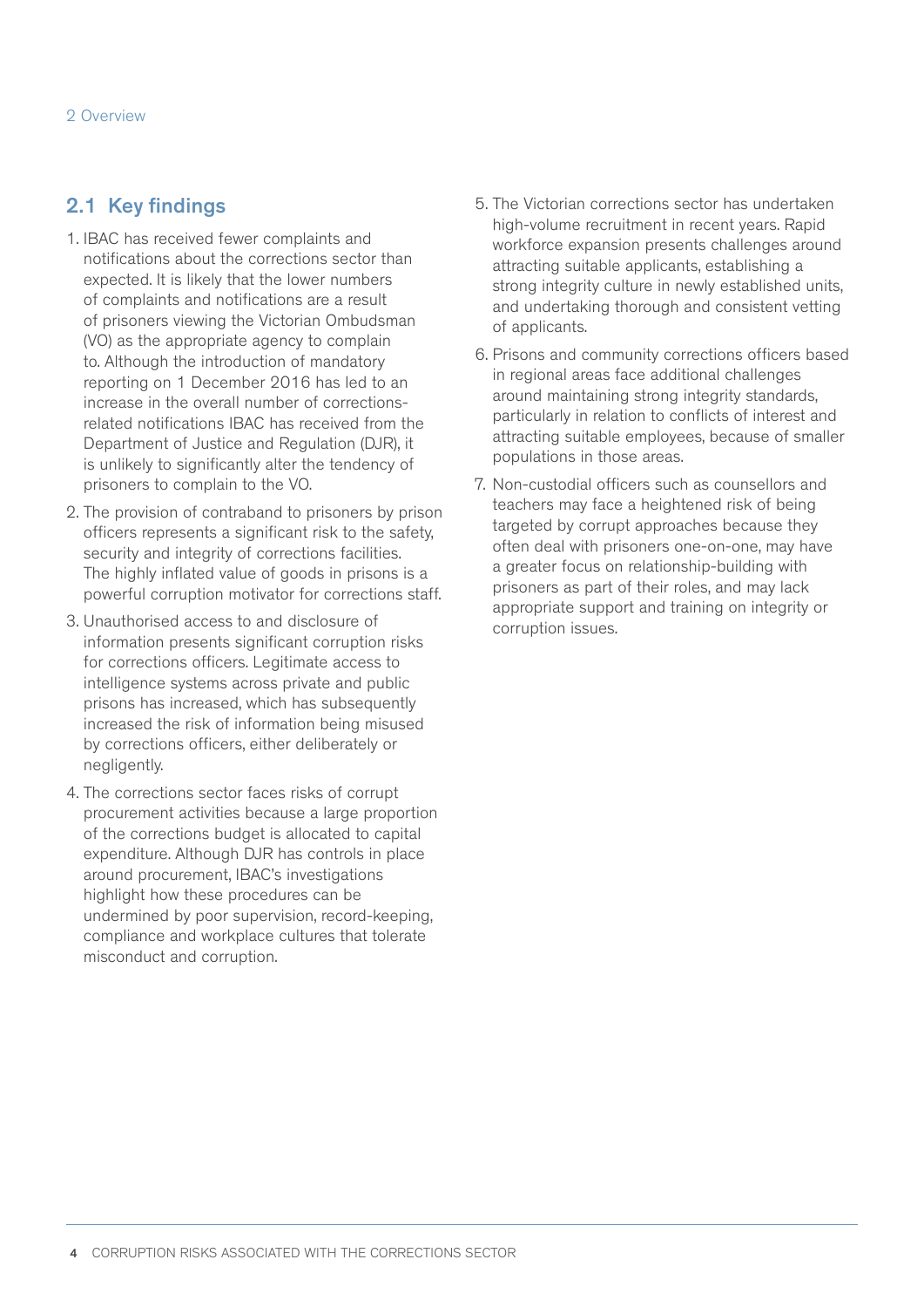# 2.2 Methodology

### 2.2.1 Scope

For the purpose of this report, the corrections sector includes the custodial and non-custodial (community-based) management of adults sentenced or remanded in Victoria. This includes public and privately operated prisons<sup>1</sup> as well as community corrections.2 In government, responsibility for the corrections sector sits with Corrections Victoria (CV) within DJR.<sup>3</sup>

This report is based on data from IBAC's holdings, as well as those of other law enforcement agencies, together with publicly available information, including relevant research literature and publications from other integrity agencies. IBAC also consulted with CV, DJR and private prisons.

#### 2.2.2 Terminology

For the purposes of this report, a 'case' is a complaint or a notification addressing a particular subject, individual(s) or agency. That case may consist of multiple allegations. A case is not an IBAC investigation and references to cases does not mean a complaint or notification was investigated or substantiated by IBAC or another agency.

IBAC notes there are limitations with the use of allegations including:

- allegations are unsubstantiated at the time of receipt
- allegations can be incomplete, lack detail, be from an anonymous source, or may not individually name the subject of the allegation
- allegation data is not a comprehensive or reliable indicator of the prevalence of particular activities.

Despite these limitations, allegations can help identify trends or patterns, and provide practical examples of identified trends.

Section 6(1)(e) of the *Independent Broad-based Anti-corruption Commission Act 2011* states that a body is a public body if it is performing a public function on behalf of the State (or another public body). Staff of a public body are public officers if they are engaged in the work that makes that body a public body.

<sup>2</sup> Community corrections involves the management and supervision of offenders in the community. These offenders are serving court-imposed orders either as an alternative to imprisonment or as a condition of their release on parole from prison. This means they must report regularly to their community corrections officer and may have to participate in unpaid community work and rehabilitation programs. See www.corrections.vic.gov.au/home/community+corrections/.

<sup>3</sup> This report does not consider juvenile justice, because until 3 April 2017, primary responsibility for juvenile justice sat with the Department of Health and Human Services. Since then, DJR became the responsible department for juvenile justice. Note that some of the issues identified in this report may also apply to juvenille justice.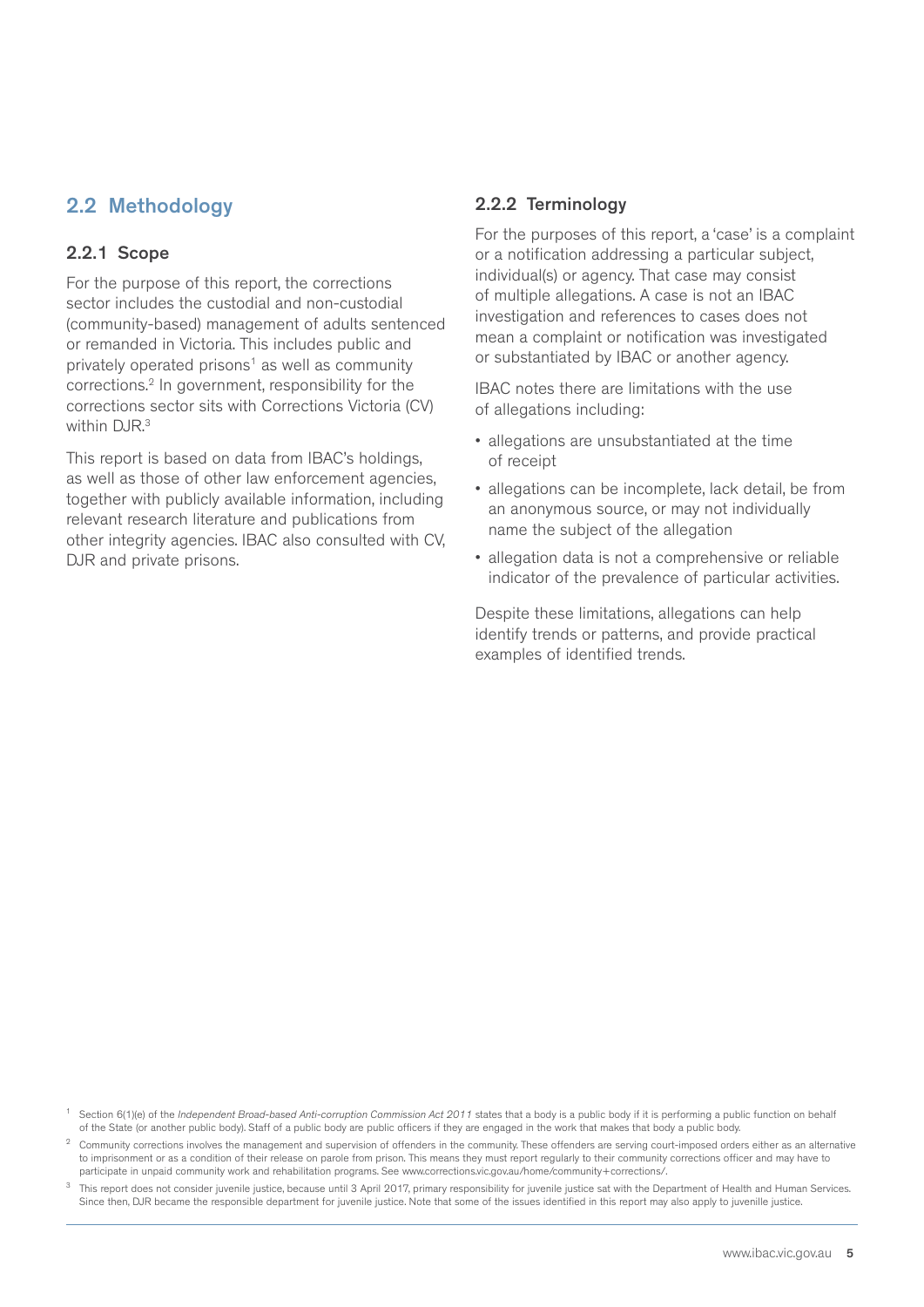# 3 The Victorian corrections sector

# 3.1 Composition of the sector

CV is responsible for providing custodial and community-based corrections services. It manages Victoria's publicly operated prisons and oversees Victoria's privately operated prisons. It sets strategy, policy and standards for correctional facilities and develops programs for the management and rehabilitation of prisoners and the community-based supervision of offenders.<sup>4</sup>

Victoria has eleven publicly operated prisons, three privately operated prisons and one publicly operated transition centre, which supports prisoners near the end of their sentences in returning to the community.<sup>5</sup> In addition to custodial facilities, there are more than 50 Community Correctional Services in Victoria.<sup>6</sup>

#### FIGURE 1: VICTORIAN CORRECTIONAL FACILITIES

| <b>Prison</b>                                 | <b>Location</b>   | <b>Operator</b>              | <b>Security</b><br><b>level</b>     | <b>Prisoner</b><br>capacity $7$ | <b>Prisoner</b><br>gender |
|-----------------------------------------------|-------------------|------------------------------|-------------------------------------|---------------------------------|---------------------------|
| <b>Barwon Prison</b>                          | Lara              | Public                       | Maximum                             | 478                             | Men                       |
| Beechworth Correctional Centre                | Beechworth        | Public                       | Minimum                             | 210                             | Men                       |
| Dame Phyllis Frost Centre                     | Ravenhall         | Public                       | Maximum                             | 482                             | Women                     |
| Dhurringile Prison                            | Murchison         | Public                       | Minimum                             | 328                             | Men                       |
| <b>Fulham Correctional Centre</b>             | Fulham            | Private (GEO <sup>9</sup> )  | Medium                              | 893                             | Men                       |
| <b>Hopkins Correctional Centre</b>            | Ararat            | Public                       | Medium                              | 782                             | Men                       |
| Judy Lazarus Transition Centre                | West<br>Melbourne | Public                       | Minimum                             | 25                              | Men                       |
| Langi Kal Kal Prison                          | Langi Kal Kal     | Public                       | Minimum                             | 428                             | Men                       |
| Loddon Prison Precinct<br>+ Middleton         | Castlemaine       | Public                       | Medium $+$<br>Restricted<br>Minimum | $470 + 236$                     | Men                       |
| Marngoneet Correctional Centre<br>+ Karreenga | Lara              | Public                       | Medium                              | $559 + 300$                     | Men                       |
| Melbourne Assessment Prison                   | West<br>Melbourne | Public                       | Maximum                             | 305                             | Men                       |
| Metropolitan Remand Centre <sup>8</sup>       | Ravenhall         | Public                       | Maximum                             | 883                             | Men                       |
| Port Phillip Prison                           | Laverton          | Private (G4S <sup>10</sup> ) | Maximum                             | 1087                            | Men                       |
| Tarrengower Prison                            | Nuggetty          | Public                       | Minimum                             | 60                              | Women                     |
| Ravenhall Correctional Centre                 | Ravenhall         | Private (GEO)                | Medium                              | 1000                            | Men                       |

4 Corrections Victoria 2017, *Corrections Victoria*, Melbourne, viewed 31 October 2017, www.corrections.vic.gov.au/utility/corrections+victoria/.

5 Corrections Victoria 2017, *Prison*, Melbourne, viewed 31 October 2017, , www.corrections.vic.gov.au/home/prison/.

6 Corrections Victoria, *Strategic Plan 2015–2018: Delivering Effective Correctional Services for a Safe Community*, www.corrections.vic.gov.au/utility/ publications+manuals+and+statistics/corrections+victoria+strategic+plan+2015+-+2018.

 $7$  As at 30 June 2017 per www.corrections.vic.gov.au/home/prison/.

8 Men on remand are held at the Metropolitan Remand Centre after first being received at the Melbourne Assessment Prison. All unconvicted adult female offenders are held at DPFC. If an offender's hearing is held at the Melbourne Magistrates' Court, the offender may be transferred to the Melbourne Custody Centre, which is managed by G4S (a private company) on behalf of Victoria Police, not Corrections Victoria. It is not within the scope of this report. See www.corrections.vic. gov.au/home/prison/remand/.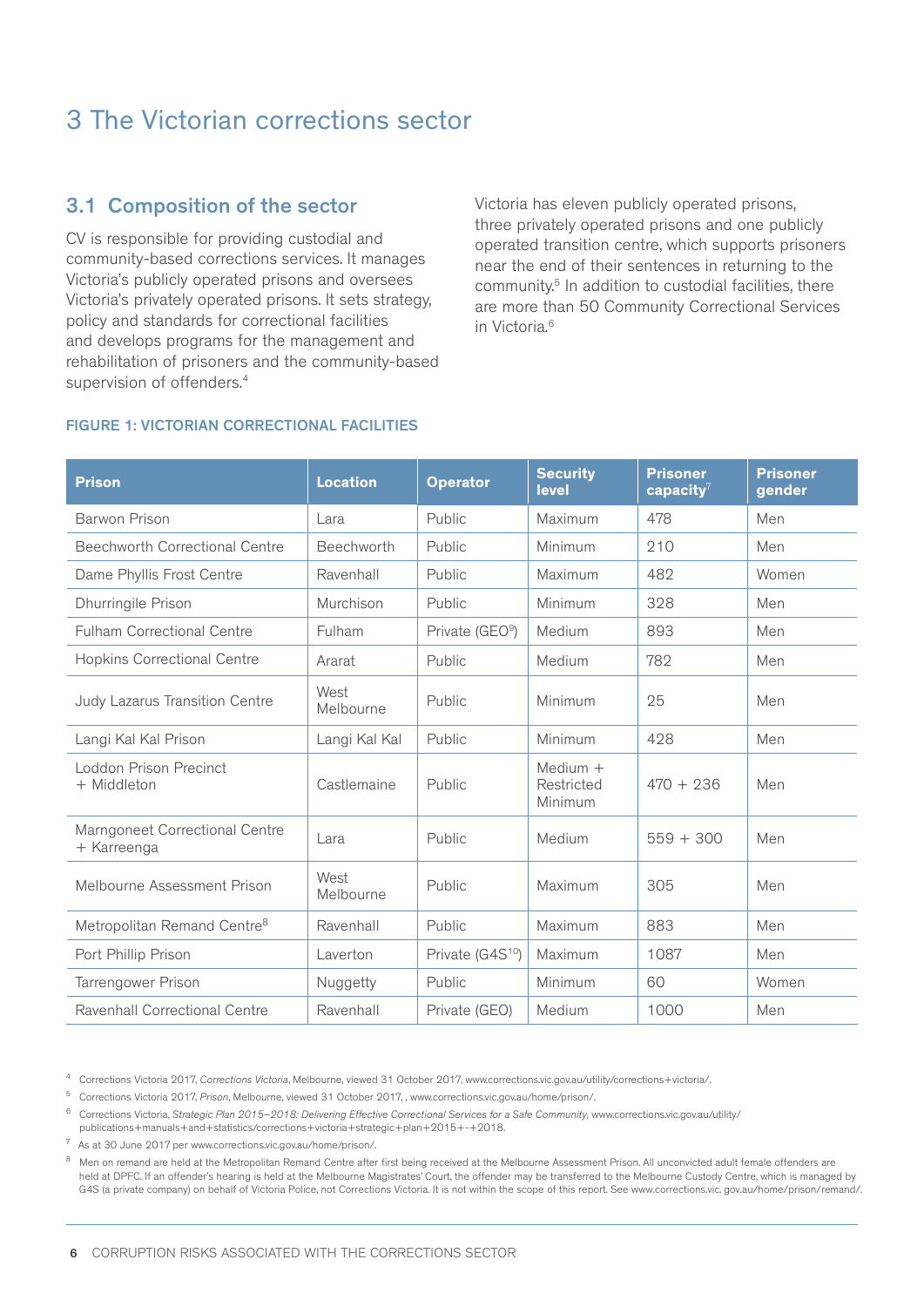DJR uses a 'federated' management system where policy and coordination is centralised in CV in Melbourne, but each prison is managed by a general manager who reports through the relevant DJR regional director.

Victoria's privately operated prisons (Port Phillip Prison, Fulham Correctional Centre and Ravenhall Correctional Centre) are operated on a contractual basis by private corporations (G4S and GEO). Contracts to manage Port Phillip Prison and Fulham Correctional Centre were set to expire in 2017, but have been renewed for a further 20 years (Ravenhall Correctional Centre only opened in late 2017). These contracts outline how responsibilities and risks are allocated between the private provider and the state. The private providers are required to meet certain performance targets and face financial penalties if they fail to do so.<sup>11</sup> The contracts give the government the right to access the prisons to review, inspect, test and monitor services, as well as the right to examine and audit the private providers' accounts and records.

# 3.2 How DJR addresses integrity issues

CV is a division of DJR and is subject to the Department's corporate governance arrangements. When integrity issues arise in prisons, they are generally reported through an individual prison's management structure, which refers it to DJR's Risk, Audit and Integrity Directorate for assessment.<sup>12</sup> Where appropriate, the issue may be referred to an external agency such as IBAC or Victoria Police.

Several DJR areas have oversight or investigative responsibilities related to integrity:

- Employee Investigations in People and Culture is responsible for investigating allegations about employee behaviour, ranging from performance issues to more serious misconduct
- Risk Audit and Integrity Directorate includes the Fraud Prevention Team, which undertakes fraud investigations, as well as education and outreach programs
- Finance investigates some financial matters, including irregular corporate credit card use
- the Office of the Chief Procurement Officer investigates complaints from suppliers and grant applicants
- Security Management and Assurance is responsible for issues related to personnel, physical, information and technology security
- Information Integrity and Access monitors IT systems to identify and investigate inappropriate use
- the CV Intelligence Unit receives intelligence reports on activities in publicly and privately managed prisons, including potentially corrupt conduct by corrections officers

<sup>&</sup>lt;sup>9</sup> GEO Group Pty Ltd is a United States-based company specialising in corrections, detention and mental health.

<sup>10</sup> G4S Correctional Services Pty Ltd is a British multinational security services company.

<sup>11</sup> See www.corrections.vic.gov.au/utility/publications+manuals+and+statistics/project+summary+-+port+phillip+prison+contract+extension and www.corrections.vic.gov. au/utility/publications+manuals+and+statistics/project+summary+-+fulham+correctional+centre+contract+extension.

<sup>12</sup> Consultations with DJR Risk, Audit and Integrity conducted on 16 September 2016 and DJR Employee Investigations conducted on 28 September 2016.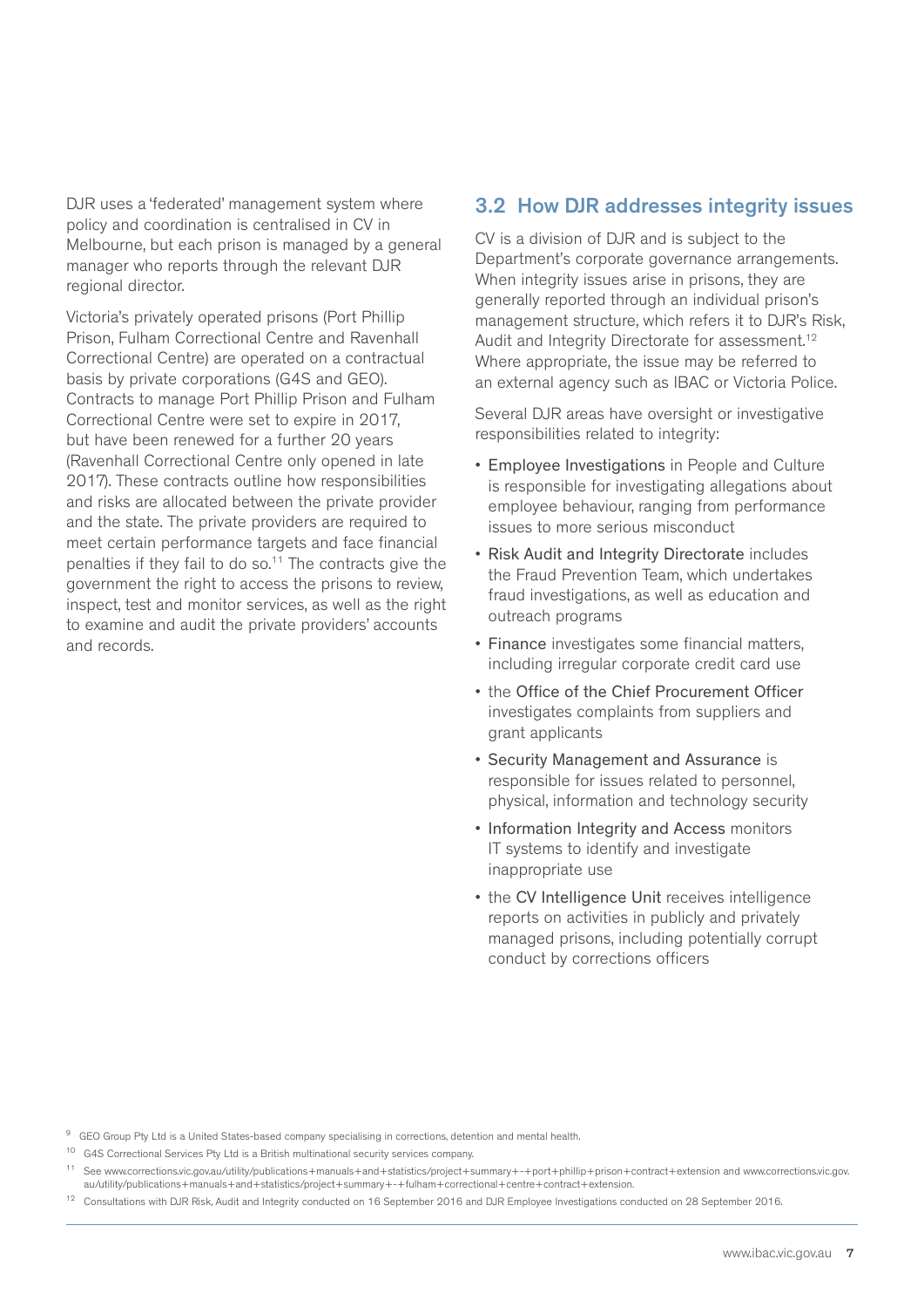#### 3 The Victorian corrections sector

- Justice Assurance and Review Office is a business unit in DJR, separate to CV, that monitors and reviews the performance of prisons, Community Correctional Services and other correctional services, and looks for ways to improve performance
- DJR's internal auditors also review the actions and management of CV.

Coinciding with the introduction of mandatory reporting on 1 December 2016, DJR has reformed how it manages corruption risks.<sup>13</sup> The Department established a centralised triage process that assesses and allocates allegations. DJR advises that all allegations are assessed in a standardised way across the department and, where appropriate, referred to an external agency such as IBAC or Victoria Police. Having a centralised record of allegations allows DJR to better monitor trends and systemic issues.

# 3.3 IBAC's dealings with the corrections sector

Since IBAC commenced operations in 2013, it has completed two investigations that focused on the corrections sector:14

- Operation Nepean investigated procurement fraud at DPFC
- Operation Ettrick investigated alleged illicit drug trafficking and inappropriate relationships at Port Phillip Prison.

In both matters, IBAC found that poor practices in correctional facilities contributed to the corrupt conduct, and made recommendations for systemic change to DJR.15

In the four years from 1 July 2013 to 30 June 2017, IBAC recorded 186 corrections-related cases, consisting of 473 allegations.

Allegations related to the corrections sector made up nine per cent of IBAC's non-police allegations<sup>16</sup> over these four financial years. This is a significantly lower proportion than some interstate anti-corruption and integrity agencies receive about corrections bodies.<sup>17</sup>

| Year            | Complaints* | Notifications** | <b>PD notifications</b> | <b>Total cases</b> |
|-----------------|-------------|-----------------|-------------------------|--------------------|
| 2013/14         | 19          | 5               |                         | 35                 |
| 2014/15         | 12          |                 | 16                      | 30                 |
| 2015/16         | 18          |                 | 30                      | 49                 |
| 2016/17         | 32          | 14              | 26                      | 72                 |
| Total case type | 81          | 22              | 83                      | 186                |

#### FIGURE 2: IBAC CASES RELATING TO THE CORRECTIONS SECTOR

A person may make a 'complaint' to IBAC about conduct the person believes may be corrupt conduct

Principal officers of public sector bodies are required to make a 'notification' to IBAC when they have reasonable suspicion that corrupt conduct has occurred within their organisations

13 Consultation with DJR Risk, Audit and Integrity conducted on 16 September 2016.

14 Note that other operations have related to unfounded or withdrawn allegations.

<sup>15</sup> Case studies on these investigations are included later in this report.

<sup>16</sup> Non-police complaints are complaints received by IBAC about any Victorian public body other than Victoria Police.

<sup>&</sup>lt;sup>17</sup> For example the Western Australian Corruptions and Crime Commission (WA CCC) published a breakdown of allegations by sector as part of its 2014/15 annual report. Western Australian Corrective Services made up 24 per cent of the allegations received by the WA CCC about non-police bodies.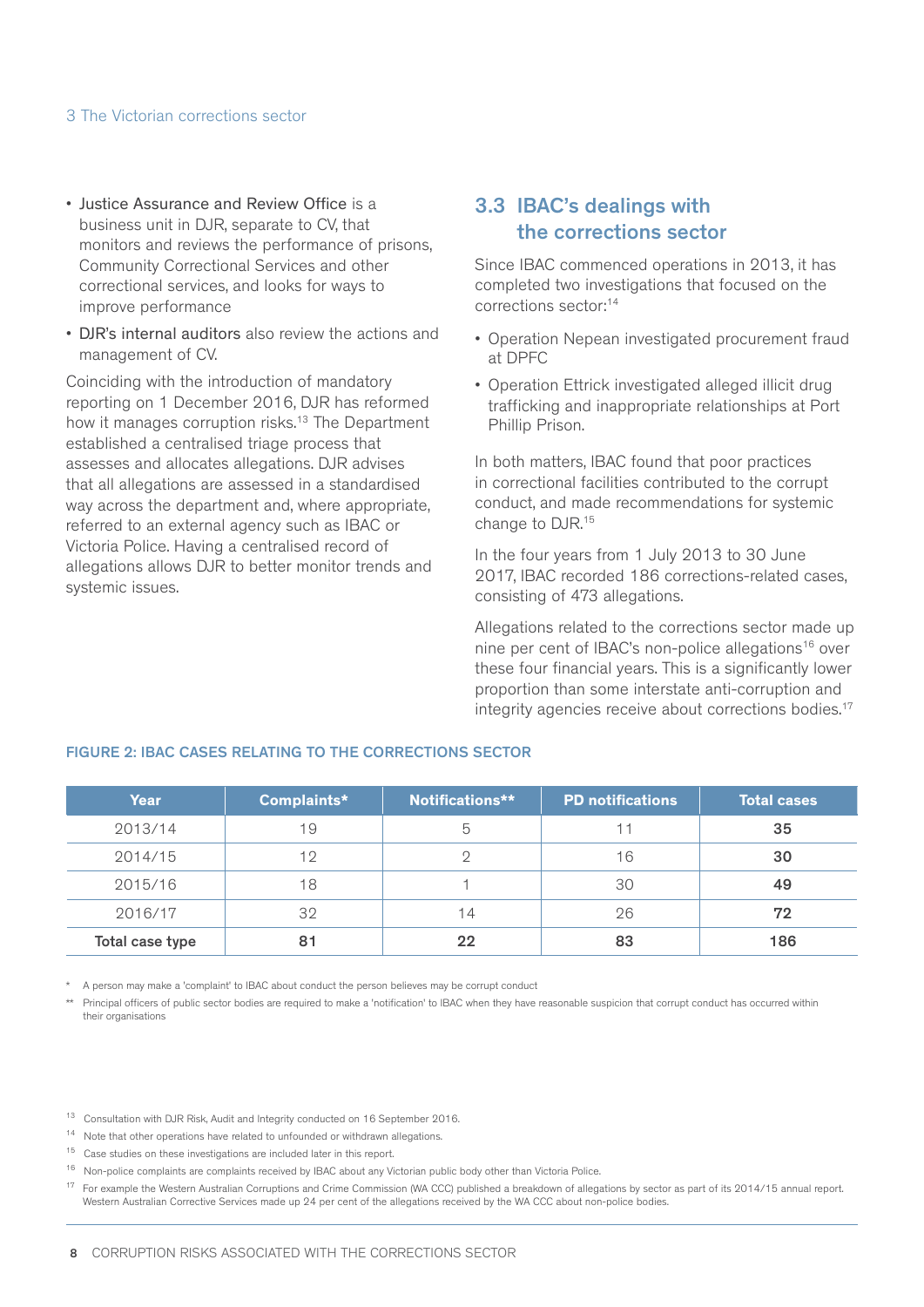The reason for the lower than expected number of corrections-related allegations received by IBAC is unknown, but could be caused by:

- issues being addressed directly by prison general managers rather than being reported to CV or external agencies such as IBAC
- prisoners considering the VO the appropriate agency to register complaints with.18

It is likely that prisoners report issues directly to the VO because they have access to toll-free phones for this purpose, and because there is a high level of awareness of the VO within prisons. In 2015/16, the VO received more complaints about Corrections, Justice and Regulation than any other government department (see Figure 3). When IBAC does receive complaints about corrections, they are more likely to be referrals from the VO (and less likely to come from individuals) than the complaints IBAC receives about other public sector bodies.

### FIGURE 3: COMPLAINTS ABOUT DEPARTMENTS RECEIVED BY THE VICTORIAN OMBUDSMAN IN 2015/16<sup>19</sup>

| <b>Department</b>                                                 | <b>Number of</b><br>complaints | % of total<br>complaints $20$ |
|-------------------------------------------------------------------|--------------------------------|-------------------------------|
| Justice and Regulation, Corrections Victoria                      | 4443                           | 32%                           |
| Local Government                                                  | 3416                           | 24%                           |
| <b>Health and Human Services</b>                                  | 2143                           | 15%                           |
| Economic Development, Jobs, Transport and Resources <sup>21</sup> | 1251                           | 9%                            |
| Treasury and Finance                                              | 1151                           | 8%                            |
| <b>Education and Training</b>                                     | 1094                           | 8%                            |
| Environment, Land, Water and Planning                             | 442                            | 3%                            |
| <b>Premier and Cabinet</b>                                        | 37                             | $<$ 1%                        |
| <b>FOI Commissioner</b>                                           | 9                              | $<$ 1%                        |
| Total                                                             | 13,986                         | 100%                          |

18 Victorian Ombudsman, *Annual Report 2015/16*, p 19, www.ombudsman.vic.gov.au/Publications/Annual-Reports.

19 Victorian Ombudsman, *Annual Report 2015/16*, p 19, www.ombudsman.vic.gov.au/Publications/Annual-Reports.

<sup>20</sup> Note that percentages in this report are rounded to the nearest whole percentage, meaning some table columns that record percentages may not total 100 per cent while still reflecting the whole data set.

<sup>21</sup> This figure includes one complaint received about the former Department of State Development, Business and Innovation.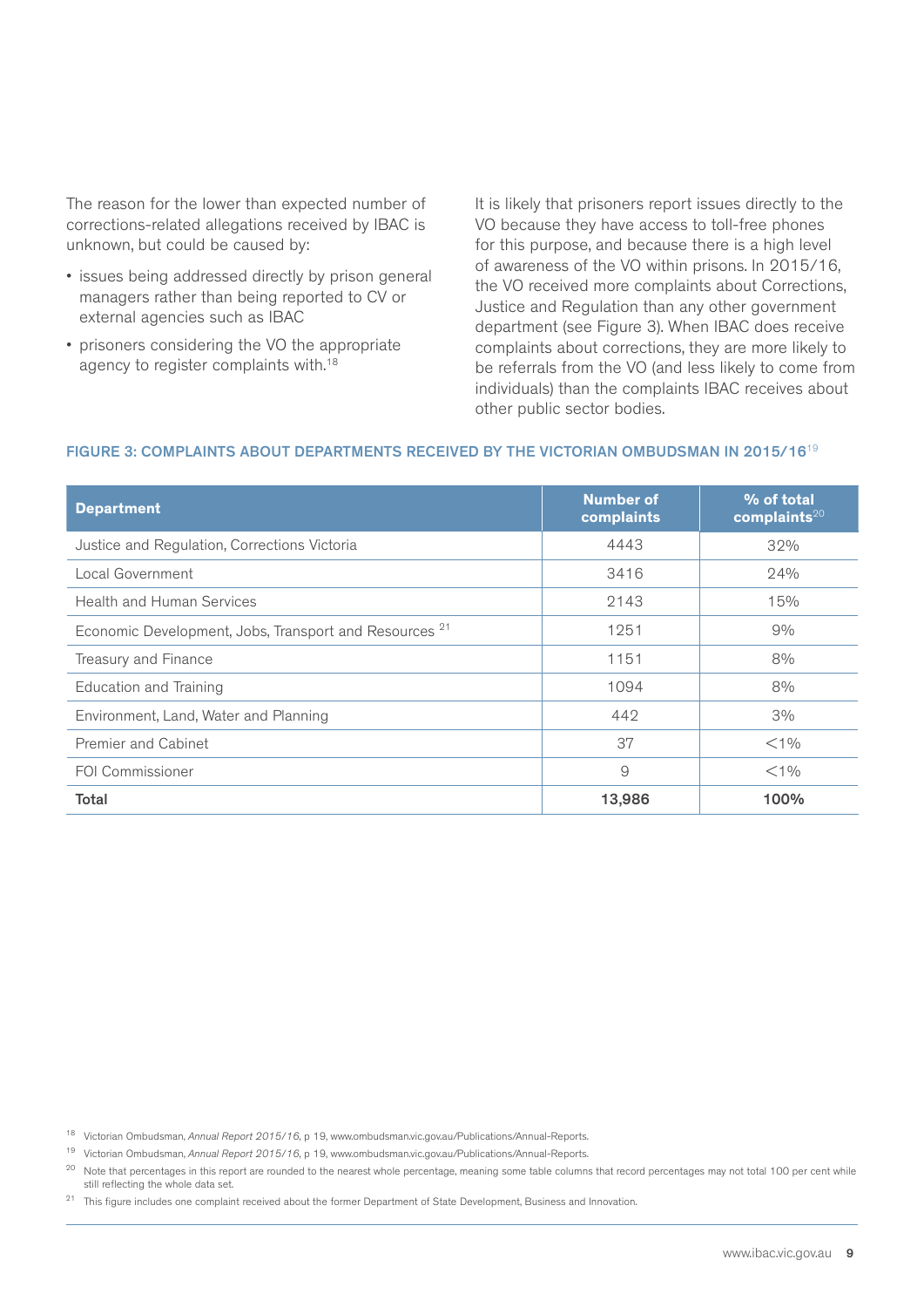#### 3 The Victorian corrections sector

Although the VO receives a high volume of complaints about corrections, most do not relate to potential corrupt conduct. The issues most commonly complained about relate to prisoner treatment, including:

- health services
- treatment when deprived of liberty
- property
- prisoner placement or location
- discipline
- visits
- buildings and facilities
- telephones
- delays in complaint handling
- rehabilitation programs.

While some of these complaint categories may relate to corrupt conduct (particularly where force has been misused), the majority relate to administrative matters that correctly sit with the VO.

Mandatory reporting regulations oblige DJR to notify IBAC of any suspected corrupt conduct. The introduction of mandatory reporting on 1 December 2016 for principal officers of public sector agencies has led to an increase in the number of notifications IBAC receives about corrections from DJR. However, since prisoners generally refer their complaints to the VO rather than DJR, and given that most of these complaints are administrative in nature, the introduction of mandatory reporting is unlikely to significantly alter the tendency of prisoners to complain to the VO.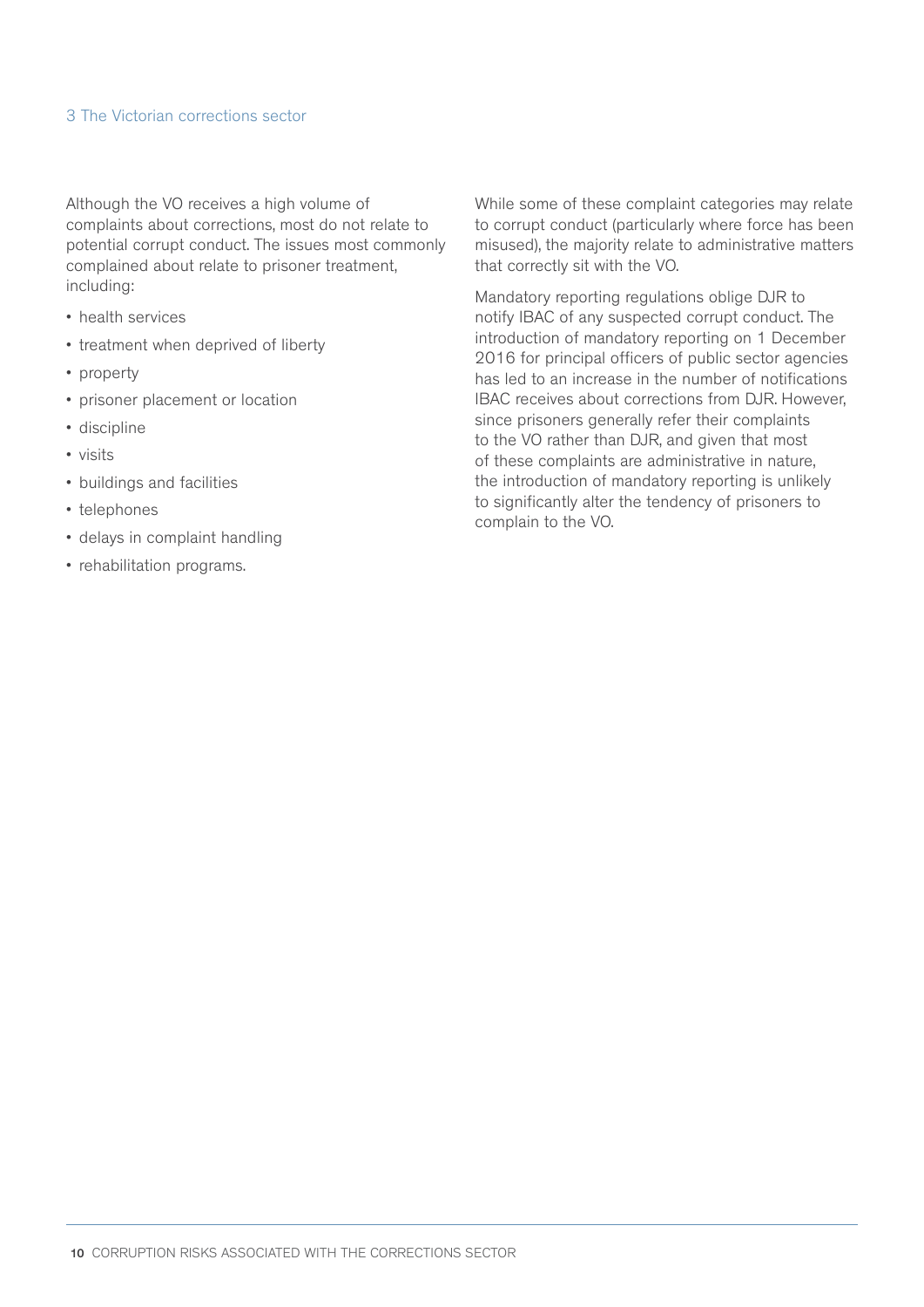# 4 Corruption issues affecting corrections

The nature of prison environments creates corruption risks not encountered by other public sector bodies. Provision of contraband to prisoners and inappropriate use of force against prisoners are issues specific to the corrections context. But many of the most serious corruption vulnerabilities facing the corrections sector are not unique; procurement fraud and information misuse are common risks across Victoria's public sector.

# 4.1 Risks to individuals

### 4.1.1 Provision of contraband

Commodities such as illicit drugs, pharmaceuticals, cigarettes, telephones, food and access to betting accounts are highly sought after in prisons. As a result, the price of these commodities inside a prison is many times higher than their street value, creating a strong motivation to smuggle them into prisons. The provision of contraband to prisoners by prison officers, is a significant risk to the safety, security and integrity of corrections facilities.<sup>22</sup>

In Victoria, patterns of illicit drug use inside prisons are changing, with crystal methamphetamine ('ice') use having doubled in the past four years, and heroin use almost halved.<sup>23</sup> In addition, Victorian prisons banned smoking in July 2015, which dramatically increased demand for smuggled tobacco and has reportedly led to packs of cigarettes selling for as much as \$1000 inside Victorian prisons.<sup>24</sup>

Illicit commodities can enter prisons in many ways including through visitors, staff, newly admitted prisoners, or in the mail, parcels or supplies.<sup>25</sup> Although it is difficult to determine which channels pose the greatest risk, a United Kingdom Home Office survey in 2005 found that 46 per cent of prisoners identified staff as the main channel for drug smuggling.26 Corrections staff are a potentially attractive option for smuggling illicit commodities because they have knowledge of the security screening processes and control over those screening processes.

#### CASE STUDY – PRISON OFFICER SMUGGLING CONTRABAND AT PORT PHILLIP PRISON

In August 2014, a former prison officer was sentenced to 15 months imprisonment for smuggling mobile phones, takeaway food and other items into Port Phillip Prison. On at least eight occasions, the officer concealed and brought in prohibited items for prisoners including five mobile phones, six or seven SIM cards, food, an Allen key and a pair of tweezers. The officer was twice paid \$500 to smuggle food, and was also promised \$10,000, a holiday and a house.

- <sup>23</sup> Victorian Ombudsman, 2015. Investigation into the rehabilitation and reintegration of prisoners in Victoria. Accessed at www.ombudsman.vic.gov.au/ getattachment/5188692a-35b6-411f-907e-3e7704f45e17; Herald Sun, 2016, *Ice OD claims prison inmate*, Saturday, 9 July 2016, p 10.
- 24 Consultation with Port Phillip Prison security managers conducted 9 March 2016.
- 25 Blakey, D., 2009, *Disrupting the supply of illicit drugs into prisons*, United Kingdom National Offender Management Service, http://insidetime.org/download/research\_&\_ reports/blakey-report\_Drugs-Prisons.pdf.

26 Transparency International, 2011, *Corruption in the UK*, www.transparency.org.uk/publications/corruption-in-the-uk-overview-policy-recommendations/.

<sup>&</sup>lt;sup>22</sup> Goldsmith, A. et al., 2016. Tackling Correctional Corruption, Palgrave Macmillan, London; Transparency International, 2011, Corruption in the UK, a. Accessed at www. transparency.org.uk/rss/7-uncategorised/download/82\_397bfda4cd758807ecb3939619111e19.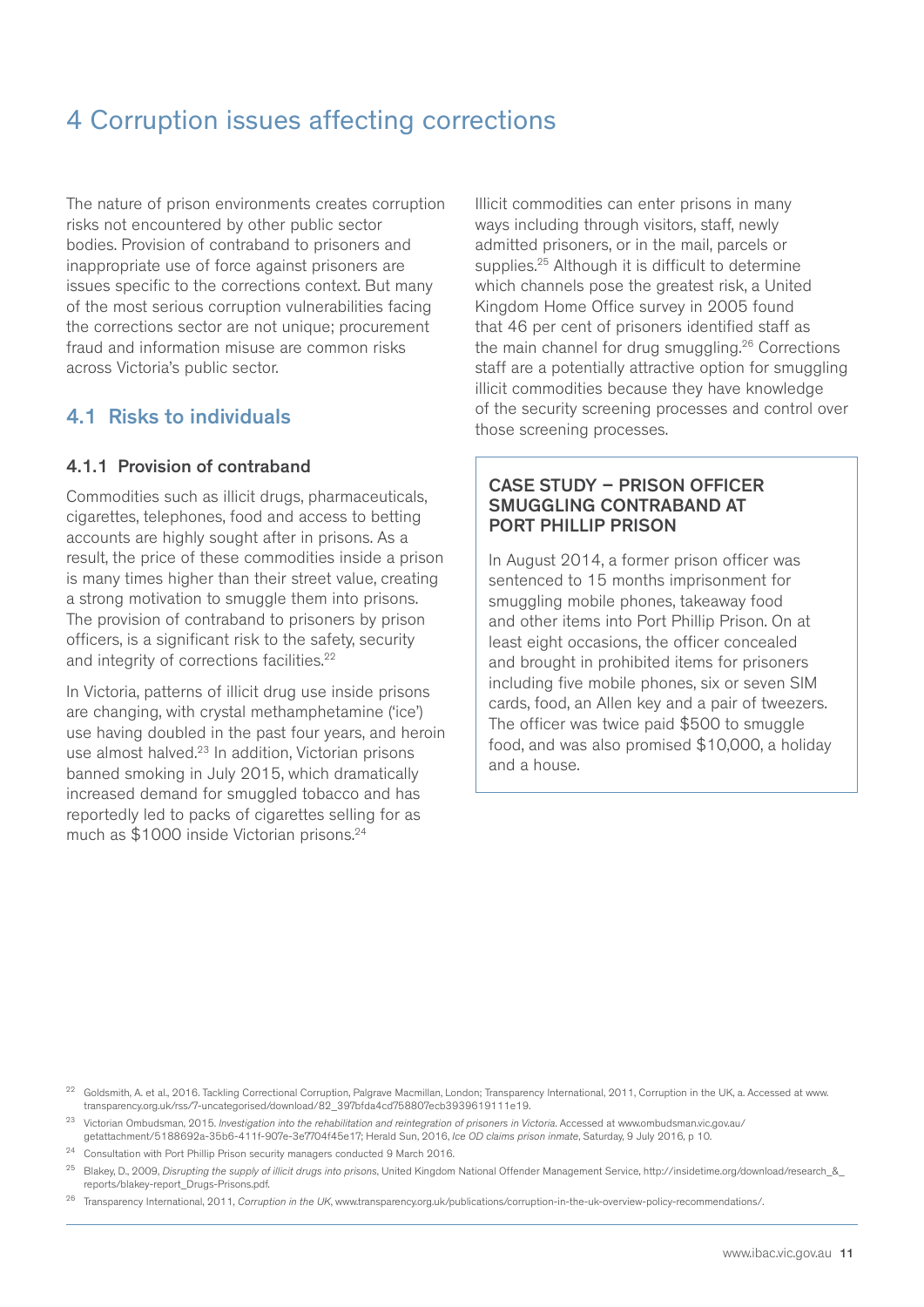#### 4.1.2 Inappropriate relationships

Inappropriate relationships may be cultivated by prisoners as a means of obtaining contraband, access to information or favourable treatment from prison staff.27 Even where a relationship appears to be the only goal rather than a strategy for enabling corrupt activities, it contributes to a breakdown in expected standards of integrity in correctional facilities and creates opportunities for staff to be blackmailed or compromised.<sup>28</sup>

#### CASE STUDY – OPERATION ETTRICK

In December 2014, IBAC was notified of allegations that some corrections officers were trafficking illicit drugs into Port Phillip Prison, had used illicit drugs, and had significant links to organised crime entities. Working with the Victoria Police Drug Task Force, IBAC investigated a small network of prison officers at Port Phillip Prison. IBAC's investigation found:

- at least two prison officers maintained associations with former prisoners in contravention of prison policy and corrections standards
- one prison officer attempted to use their position to influence the transfer of a current prisoner. This transfer attempt was a favour to a former prisoner with whom the prison officer had inappropriately maintained contact.

In addition to the inappropriate associations, IBAC identified one prison officer involved in the production and trafficking of illicit drugs and two other prison officers using illicit drugs. Two of the prison officers had worked together in the same unit for an extended period of time and one of them held a leadership role in that unit.

IBAC found that the inappropriate associations maintained by experienced officers modelled poor practices for others and may have undermined professional standards in the entire unit. There was also a poor understanding of declarable associations and conflicts of interest across the unit. This may have limited the capacity of colleagues to confidently identify wrongdoing in the unit.

As a result of IBAC's investigation, three corrections officers had their authority revoked by CV in November 2015. They were subsequently dismissed in December 2015.

 $27$  Consultations with Corrections Victoria Intelligence Unit 2014, 2015, 2016 and DJR Employee Investigations conducted 28 September 2016.

<sup>28</sup> Galloway, A., 2016 *Intimate inmate relationships, security breaches among Victorian prison guards' misconduct*, Herald Sun, 4 May 2016, www.heraldsun.com.au/news/laworder/intimate-inmate-relationships-security-breaches-among-victorian-prison-guards-misconduct/news-story/89e6a8a70b33a55f5ccce5f734c1e34f?csp=80e470f795 dbc57339427c6ce4447a6d.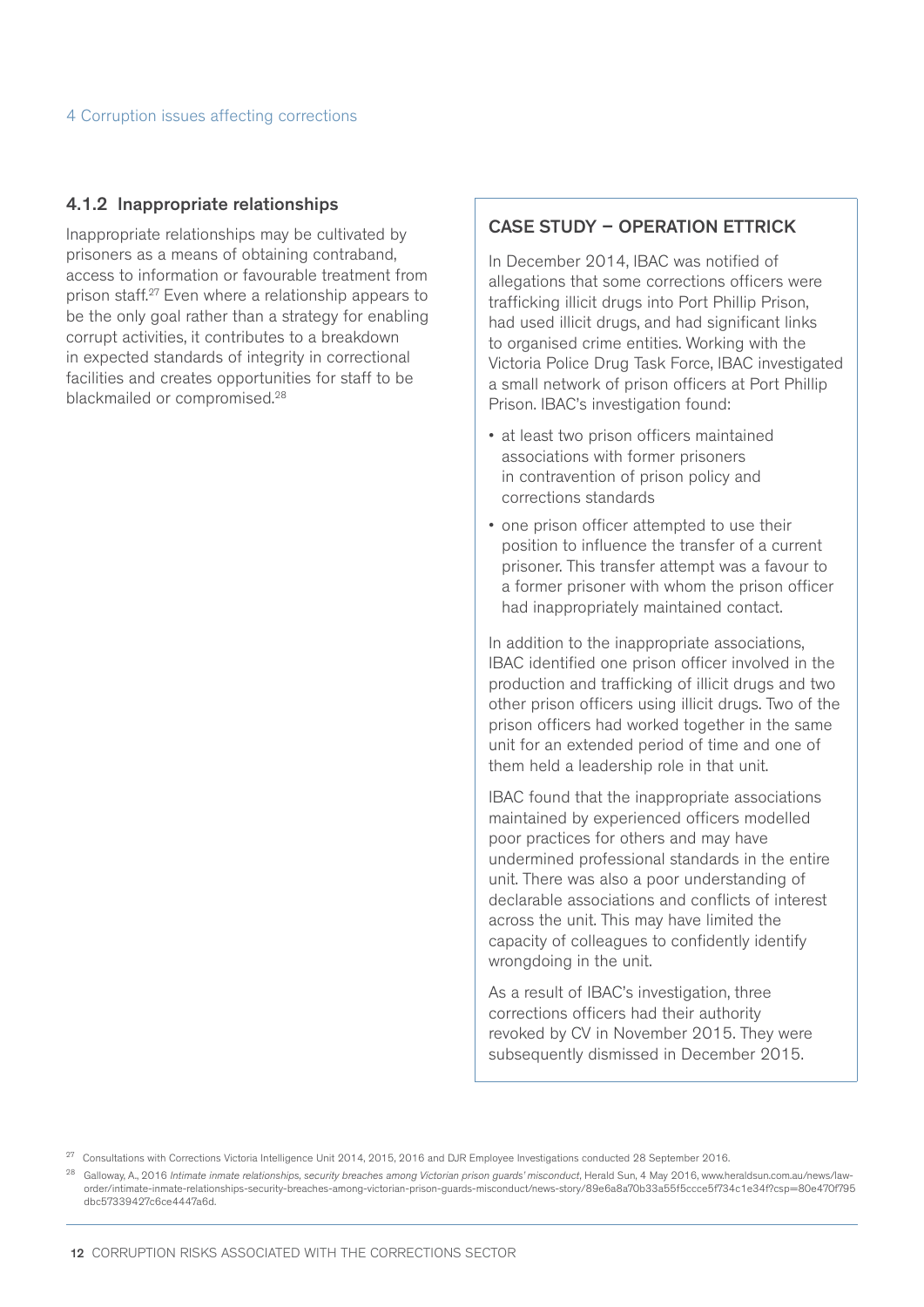The potential for inappropriate relationships to develop between correctional staff and prisoners arises from the close supervisory relationships required in correctional settings. Regular interaction between prisoners and staff is likely to increase under CV's Offender Management Framework case management approach.29 Under this model, a prison officer has dual responsibilities: developing a plan to address a prisoner's needs and maintaining security in the prison.<sup>30</sup>

## 4.1.3 Excessive use of force

Correctional settings are unusual in that the use of restraint and force is sometimes necessary. This creates the risk of prison officers using excessive force against prisoners. Ensuring appropriate use of force in Victorian correctional facilities is particularly important in view of section 22 of the *Charter of Human Rights and Responsibilities Act 2006*, which provides for the right to humane treatment when deprived of liberty.

There is limited data on officer-on-prisoner assaults in Australian prisons.<sup>31</sup> To date, most research and data published on violence in prisons has focused on prisoner-on-prisoner incidents. DJR states that corrections officers routinely submit 'use of force' forms when force has been necessary, and that DJR's Employee Investigations area receives few complaints in relation to use of force.<sup>32</sup>

However, other data sources suggest that excessive use of force in prisons requires ongoing vigilance. VO records 'treatment when deprived of liberty' as the second most common issue related to corrections complaints (after 'health services').<sup>33</sup> In surveys of Queensland prison officers, approximately 20 per cent stated that physical assaults of prisoners occurred sometimes, frequently, or all the time.<sup>34</sup>

# 4.2 Risks to organisations

# 4.2.1 Inappropriate access to and release of information

Unauthorised information access and disclosure present significant corruption risks for corrections. While this sometimes involves individuals deliberately disclosing information with malicious intent or for personal gain, it can also stem from a lack of understanding of information security.35

### CASE STUDY – NORTHERN TERRITORY PRISON OFFICER CONVICTED FOR COMMUNICATING CONFIDENTIAL INFORMATION TO PRISONERS

In February 2015, a former Northern Territory prison officer pleaded guilty to 12 charges including communicating confidential information to criminals, illegally accessing data and supplying illicit drugs.<sup>36</sup> The officer:

- sourced information from a confidential database about an individual who regularly supplied the officer with illicit drugs
- provided information and advice to an associate on how to smuggle illicit drugs into the prison where the officer worked
- passed messages from prisoners to organised criminals outside the prison.

The extent of the officer's offending highlighted the sensitive nature of the information available to prison officers and the damage that information security breaches can cause.

- 31 Goldsmith, A. et al., 2016, *Tackling Correctional Corruption*. Palgrave Macmillan, London, p 88.
- 32 Consultation with DJR Employee Investigations conducted 28 September 2016.
- 33 Victorian Ombudsman, *Annual Report 2015/16*, p 20, www.ombudsman.vic.gov.au/Publications/Annual-Reports.
- 34 Crime and Misconduct Commission, 2009, *Perceptions of misconduct in Queensland correctional institutions: a survey of custodial officers*, www.ccc.qld.gov.au/researchand-publications/publications/misconduct/perceptions-of-misconduct-in-queensland-correctional-institutions-a-survey-of-custodial-officers.pdf.
- <sup>35</sup> Consultation with Corrections Victoria Intelligence Unit conducted 11 February 2015.
- 36 ABC News, 2015, *Former Darwin prison guard given five-year jail sentence for drug, corruption crimes*, www.abc.net.au/news/2015-02-25/former-darwin-prison-guardsarah-rudd-five-years-prison/6260742.

<sup>29</sup> Corrections Victoria, 2016, *Offender Management Framework*, www.corrections.vic.gov.au/utility/publications+manuals+and+statistics/offender+management+framework.

<sup>&</sup>lt;sup>30</sup> Victorian Ombudsman, 2015, *Investigation into the rehabilitation and reintegration of prisoners in Victoria. www.ombudsman.vic.gov.au/getattachment/5188692a-35b6-*411f-907e-3e7704f45e17, p 5.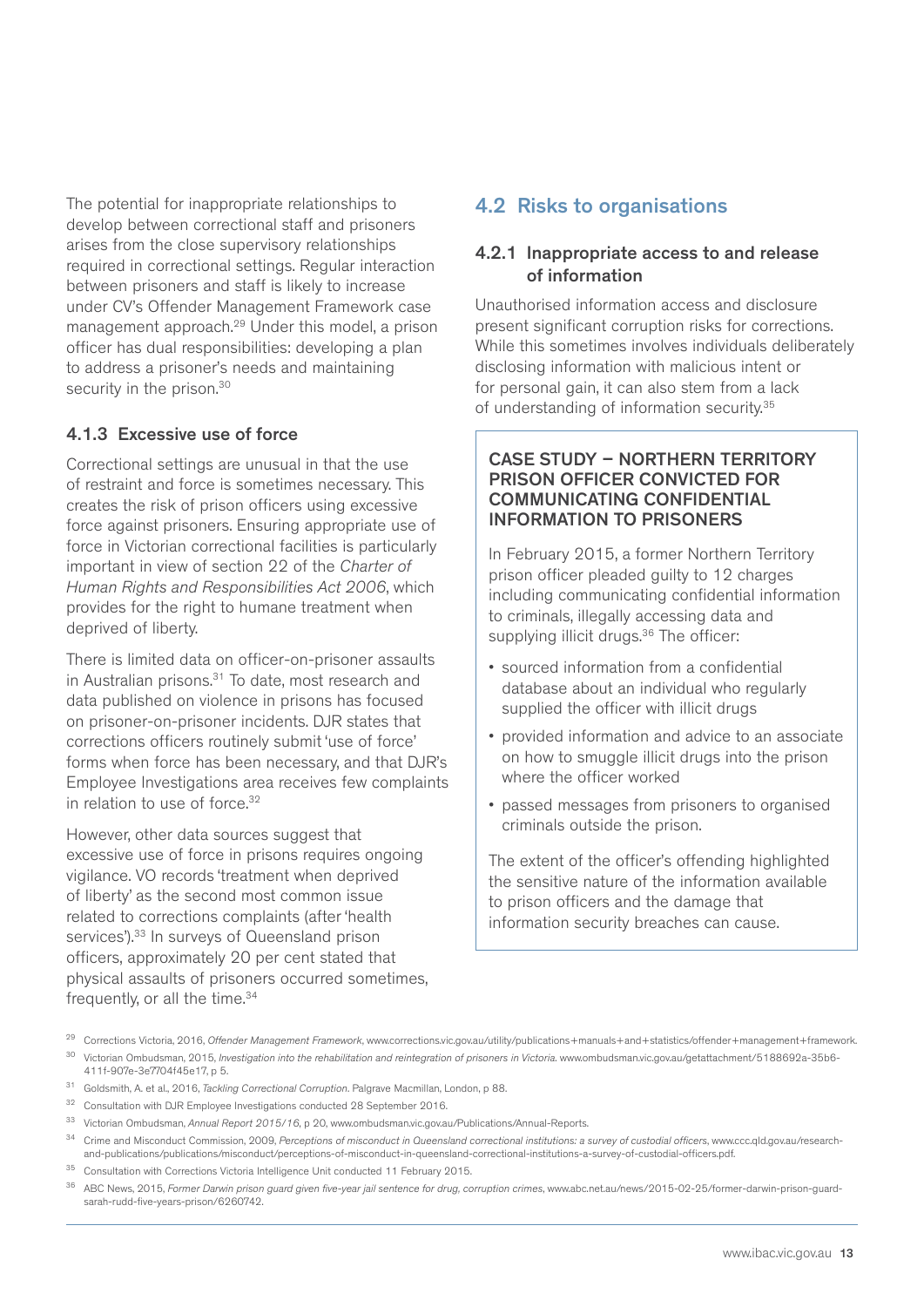Tightening information security in prisons can be difficult because prison officers need to be able to access and share information to do their jobs effectively. For example, Victorian prison officers have access to databases that store information on prisoners and prisoner visitors. Access to this information is important to facilitate regular prisoner movements between facilities and to effectively share information between different prisons. However, there have been multiple instances of officers inappropriately accessing prisoner or prisoner visitor details. To address these breaches, CV has increased auditing of its databases to discourage inappropriate access and to identify information security breaches.

In 2015, CV extended certain access privileges for its intelligence system to prison officers in public and private prisons. This aimed to increase intelligence reporting and sharing, particularly between public and private prisons. Information held on this database is important for managing prisoner relations and placements (for example in relation to organised crime affiliations); however, this information is also attractive to individuals inside and outside correctional facilities.

In addition to database access issues, challenges exist around information management in corrections. Because of the high risk and physical nature of much of the work, some prison officers can focus on the operational side of their roles and neglect the importance of document management, leading to poor information handling practices and a greater likelihood of information security breaches.<sup>37</sup>

#### 4.2.2 Corrupt procurement practices

Victorian public sector bodies and IBAC's investigations consistently identify procurement as one of the most vulnerable public sector practices for corruption.38 This issue is particularly relevant for corrections where a large proportion of the corrections budget is allocated to capital expenditure.39 The significant growth in Victoria's prison population over the past five years has required substantial capital outlays dedicated to building, expanding and refurbishing prisons. These projects can provide opportunities for corrupt conduct such as awarding contracts to friends or family, manipulating invoices, or falsely inflating the cost of works.

Consultations with DJR indicate the procurement issues do not seem to be connected with any activity that is specific to the corrections sector. The issues identified are the same across DJR and the public sector generally.<sup>40</sup> However, some aspects of the way procurement is managed in DJR may create opportunities for inconsistent procurement practices.

For example, although large, complex capital projects in DJR should be managed centrally by Built Environment and Business Sustainability (BEBS), a branch situated in the Finance, Infrastructure and Governance division, there does not appear to be a particular dollar threshold that triggers BEBS involvement. This lack of clarity around procurement policies and controls could be exploited, although DJR has advised it has established a range of governance committees to address the risks associated with capital projects.

<sup>37</sup> Consultations with DJR Risk, Audit and Integrity conducted on 16 September 2016.

38 IBAC, 2015, *Corruption perceptions survey of Victorian public sector bodies*. www.ibac.vic.gov.au/publications-and-resources/article/survey-of-victoriangovernment-suppliers.

<sup>39</sup> Victorian Ombudsman, 2015, Investigation into the rehabilitation and reintegration of prisoners in Victoria, www.ombudsman.vic.gov.au/getattachment/5188692a-35b6-411f-907e-3e7704f45e17.

40 Consultations with DJR Risk, Audit and Integrity conducted on 16 September 2016.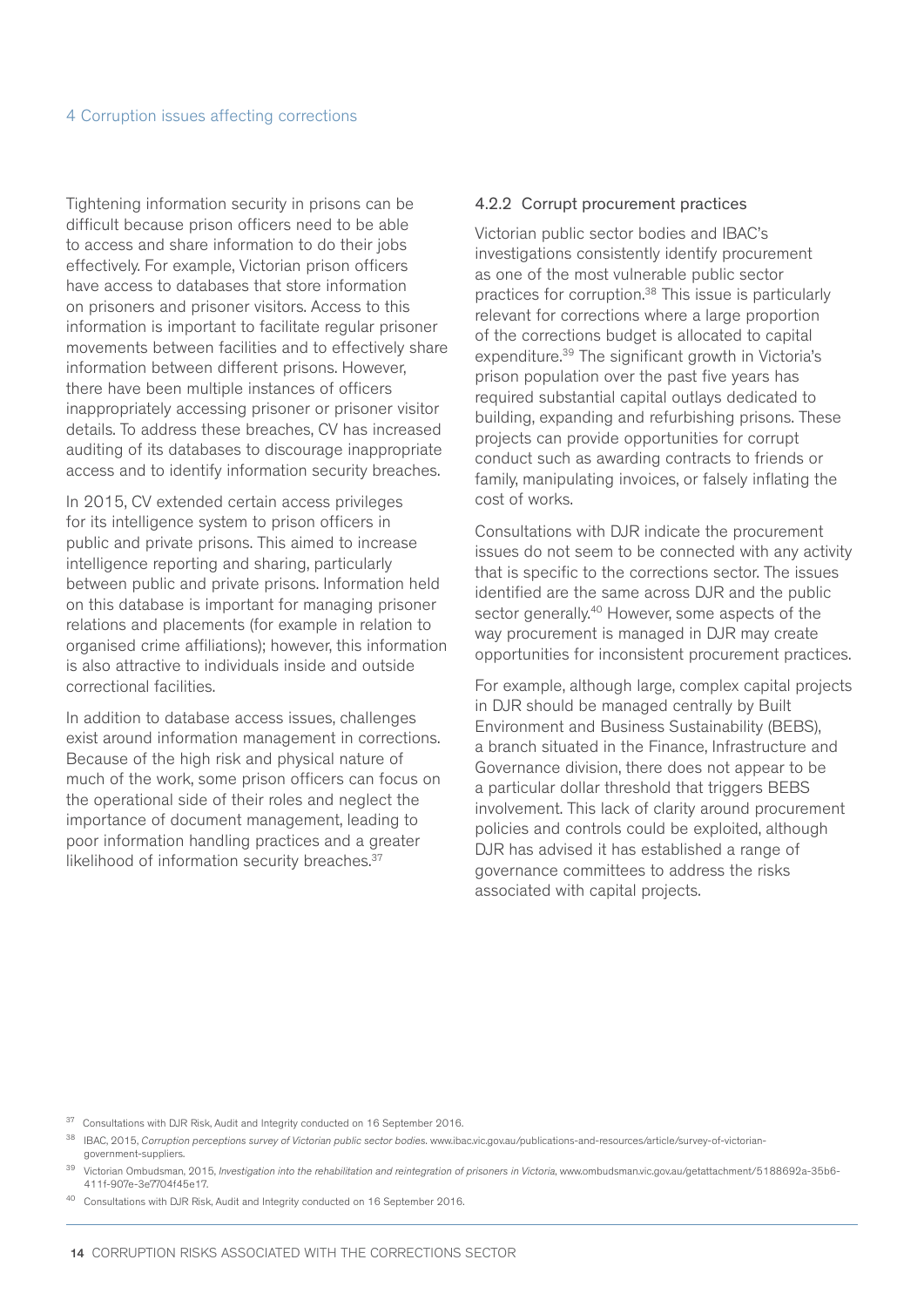# CASE STUDY – OPERATION NEPEAN

IBAC's Operation Nepean investigated allegations of serious corrupt conduct against a former manager of the facilities department at the DPFC. It was alleged the manager subverted procurement processes and failed to fully declare and manage conflicts of interest when awarding contracts to his son.

IBAC's investigation found significant procurement failures including:

- the manager frequently ignored DJR procurement policy, which required competitive processes (quotations or tenders) when goods or services exceeded a certain value
- after contracts had been awarded by the manager, significant additional costs and contract variations were often submitted, which increased the value of the contracts
- there was a lack of purchase orders for amounts over \$2000
- invoices were split to ensure they fell below thresholds that would otherwise require further quotes or putting a job out to tender.

IBAC's investigation uncovered significant conflict of interest failures by the manager who did not remove himself from the procurement process when dealing with his son. He also facilitated the recruitment of another son as a senior prison officer. The manager also breached DJR's gifts, benefits and hospitality policy by receiving a boat and trailer as a gift from an individual to whom the manager had awarded electrical contract work.

IBAC identified that DPFC did not adequately oversight the manager, failed to segregate procurement duties and failed to address staff complaints about the manager's conduct. There was also a culture in DPFC of bypassing procurement policies and procedures to meet timelines, and a reluctance to engage BEBS for significant work because of perceived delays.

In response to Operation Nepean, DPFC and CV have advised that they have strengthened policies, processes and training in relation to procurement, conflicts of interest and integrity.41

Operation Nepean highlighted the poor procurement culture that existed at DPFC and how poor practices were justified by a drive to complete projects as quickly as possible. It also demonstrated the importance of oversight of procurement in prisons by prison general managers as well as by other areas of  $D.HR$ .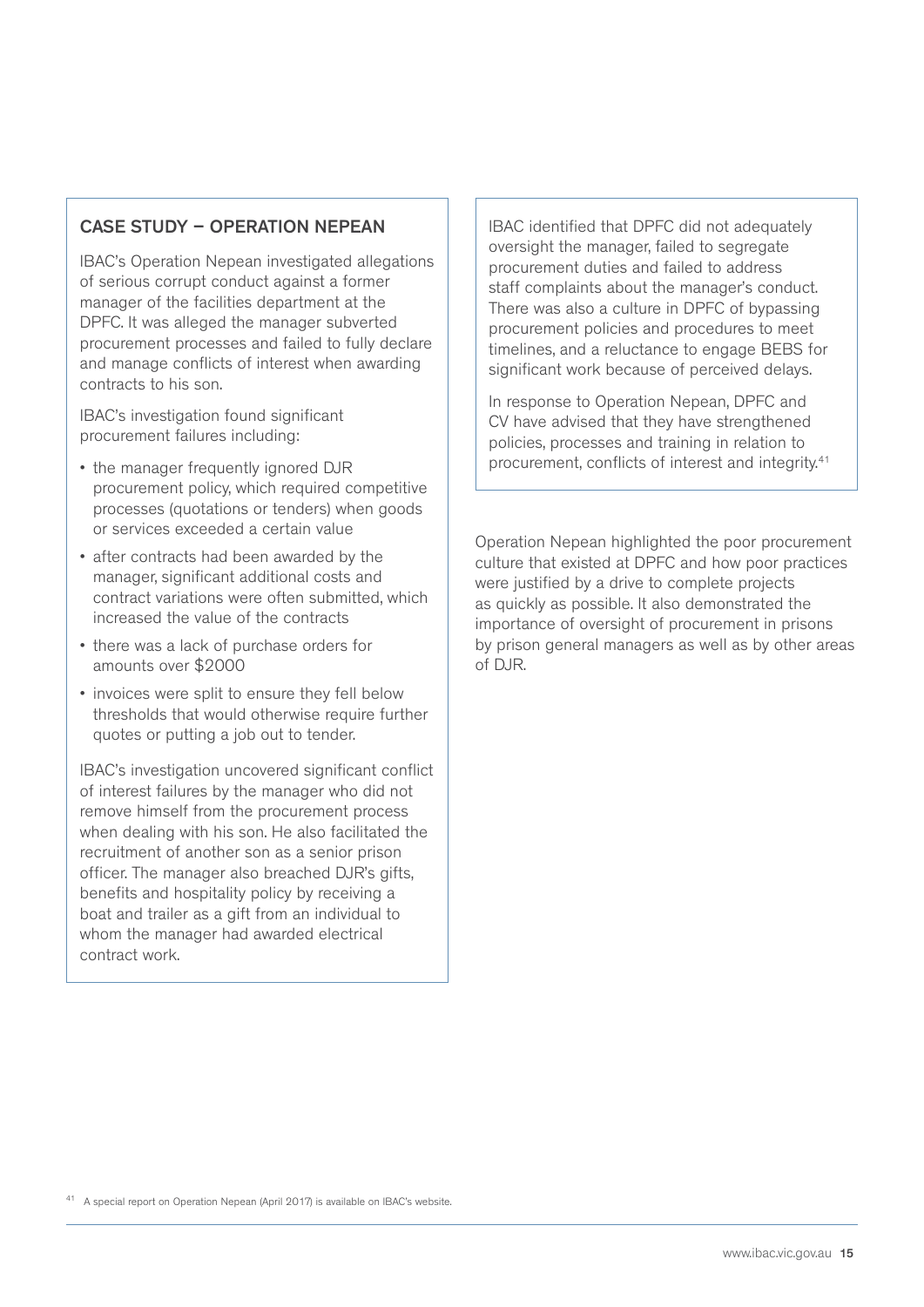# 5 Drivers and areas of heightened risk

The drivers of corruption issues in the corrections sector can be temporary (eg periods of high-volume recruitment), or ongoing (eg working in small regional communities). Understanding how these factors can heighten risks is important when planning and applying prevention and detection strategies.

# 5.1 Periodic issues

#### 5.1.1 High-volume recruitment

Victoria's prison population has grown significantly in recent years. In the four years between 2009 and 2012, the Victorian prison population rose by just under 11 per cent. In the subsequent three years, this growth more than doubled to 25 per cent.<sup>42</sup> Victoria's average prison population over 2016/17 was 6853,<sup>43</sup> and this is projected to increase to 8300 in 2019.44 In response, the number of corrections officers and CV employees has grown rapidly.

Large-scale recruitment of corrections officers presents challenges that can give rise to integrity issues:

- Attracting a high volume of suitable applicants is difficult in a competitive market. Victoria Police recruiting efforts for police officers, protective security officers and custody officers can target similar prospective employees, impacting on availability.
- There are challenges recruiting in regional communities where some prisons operate and some community corrections officers are based. Small regional centres may have a limited supply of suitable officers and are also more likely to present conflict of interest issues, because of the greater likelihood of officers having pre-existing relationships with prisoners or their associates.
- When large new prisons commence operations, the majority of staff can be inexperienced, which presents challenges for establishing a strong integrity culture. The opening of large facilities also draws staff away from existing prisons, creating human resources challenges for those facilities.
- Recruiting large numbers of employees puts pressure on vetting processes, making it more difficult to identify corruption vulnerabilities such as conflicts of interest or problematic past behaviour.

| <b>Position</b>                | 2013 | 2014 | 2015 | 2016 | Percentage<br>change |
|--------------------------------|------|------|------|------|----------------------|
| Custodial officers             | 1949 | 2296 | 2599 | 2733 | 40%                  |
| Community corrections officers | 591  | 611  | 668  | 805  | 36%                  |

#### FIGURE 4: FULL TIME EQUIVALENT STAFF EMPLOYED AS CUSTODIAL OR COMMUNITY CORRECTIONS OFFICERS AS RECORDED ON 30 JUNE EACH YEAR<sup>45</sup>

<sup>42</sup> Victorian Ombudsman, 2015, *Investigation into the rehabilitation and reintegration of prisoners in Victoria*, www.ombudsman.vic.gov.au/getattachment/5188692a-35b6-411f-907e-3e7704f45e17.

43 Department of Justice and Regulation, *Annual Report 2016-17*, DJR, Melbourne.

44 The Age, 2016, *Overcrowding as remand inmates swell jail numbers*, 26 August 2016, p 7.

45 Victorian Public Sector Commission, *The State of the Public Sector in Victoria 2015/16*, p 26; Victorian Public Sector Commission, *The State of the Public Sector in Victoria 2014/15*, p 24; Victorian Public Sector Commission, T*he State of the Public Sector in Victoria 2012/13*, p 87.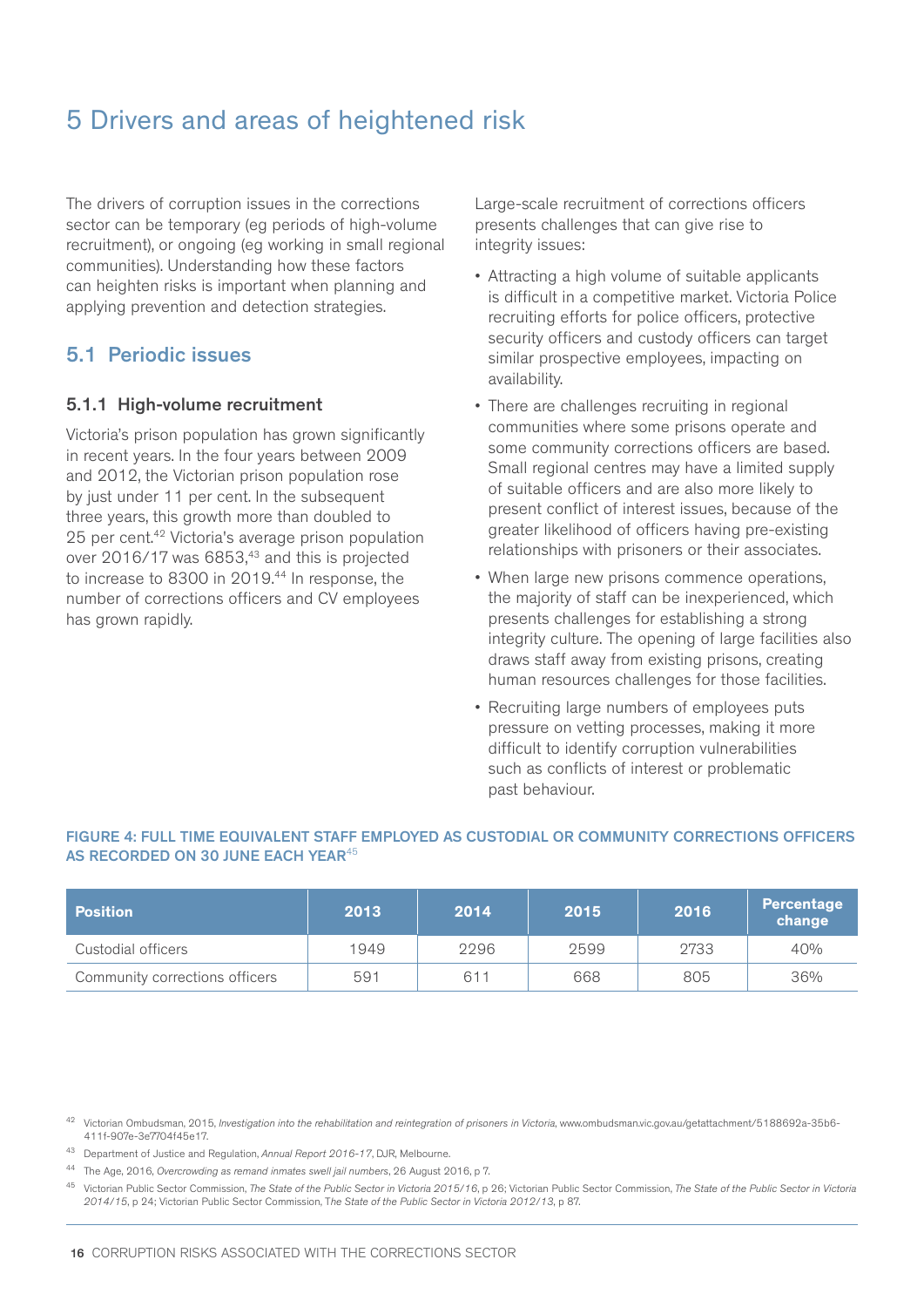DJR states that high-volume recruitment of corrections officers will continue to be necessary for the next three to five years.<sup>46</sup> This growth will be driven by:

- ongoing anticipated increases in prisoner numbers
- the opening of new prisons particularly the large Ravenhall facility in 2017 which can hold 1000 prisoners
- significant increase in demand for community corrections officers following legislative changes to parole arrangements.

### 5.1.2 Working conditions for corrections officers

The recent growth of Victoria's prison population creates challenges for the safety of prisoners and staff. Overcrowding can place pressure on shared facilities and increase conflict and violence in correctional facilities.<sup>47</sup> The growth in prisoner numbers has coincided with an increase in prisoner incidents, with significant increases in the numbers of serious incidents per prisoner.<sup>48</sup> In such environments, correction officers do dangerous jobs while generally being paid less than police officers and receiving less training.

Disaffected or de-motivated staff present opportunities for manipulation. Disaffection may be caused by low pay, potentially violent working conditions, overcrowding or a lack of career progression.49 Financial motivations are particularly relevant given the highly inflated value that can be charged inside prisons for commodities such as food and cigarettes. DJR has recently sought to address the perceived lack of clear career pathways for corrections officers by introducing graduated pay and responsibility levels in the corrections officer band.50

# 5.2 Structural issues

## 5.2.1 Regional operations

Corrections facilities and community corrections officers based in regional areas face additional challenges to maintaining strong integrity standards, particularly in relation to matters such as conflicts of interest and recruitment. Community corrections staff based away from regional offices have less faceto-face interaction with supervisors and colleagues, potentially creating opportunities to engage in corrupt conduct without detection.

Conflicts of interest are more likely to arise in regional areas, particularly where corrections is one of the biggest employers. In these areas there is a much higher chance that corrections officers will have social or family connections to their colleagues, creating possible conflicts of interest around recruitment, promotion and other operations. Less likely, but of greater concern, is the possibility that officers will have connections to prisoners or prisoners' families. These connections could make officers more likely to be targeted for contraband, information or favourable treatment.

Human resources issues in regional corrections facilities include the recruitment challenges discussed above as well as a lack of turnover in some regional corrections facilities. There is no mandatory rotation for prison officers and there can be an understandable reluctance for prison officers to move between regional prisons, since it may involve relocation from established homes and families.<sup>51</sup> Low levels of turnover increases the likelihood of inappropriate relationships developing between prisoners and officers. When the staffing makeup of workgroups becomes entrenched, it can be more difficult to report misconduct concerns or reform workplace practices.

46 Consultation with DJR Employee Investigations conducted 28 September 2016.

- 49 Transparency International, 2011, *Corruption in the UK*, www.transparency.org.uk/publications/corruption-in-the-uk-overview-policy-recommendations/.
- 50 Consultation with DJR Employee Investigations conducted 28 September 2016.
- 51 Consultation with DJR Employee Investigations conducted 28 September 2016.

<sup>47</sup> Jesuit Social Services, 2015, *Overcrowding in Victorian prisons*, https://jss.org.au/overcrowding-in-prisons-the-backdrop-to-riots/.

<sup>48 &#</sup>x27;Serious incidents' refers to assaults, attempted suicides and self-mutilation. Victorian Auditor-General, 2012, Prison Capacity Planning, www.audit.vic.gov.au/sites/default/ files/20121128-Prisons.pdf.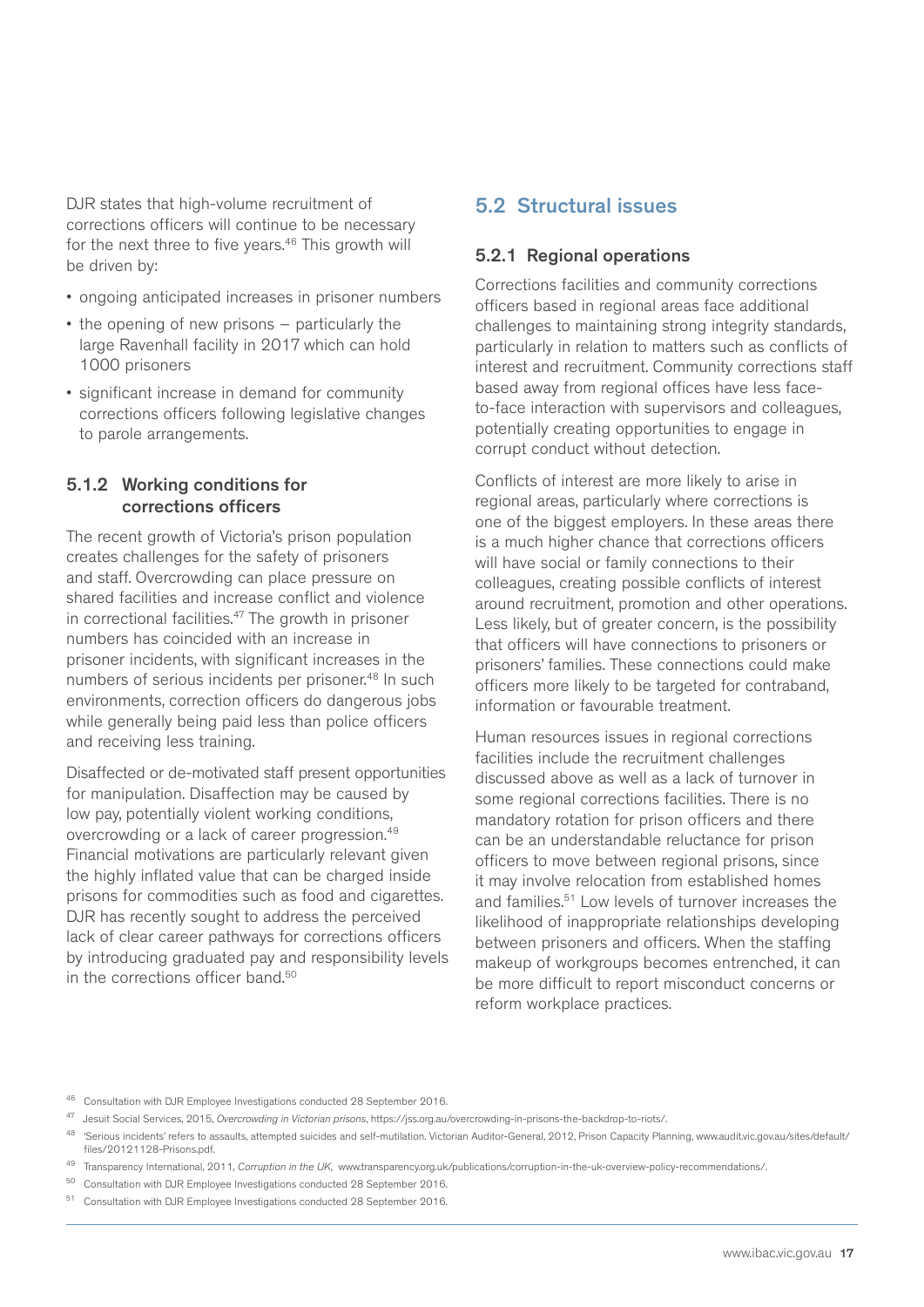#### 5.2.2 Non-custodial staff

Although custodial staff face integrity risks due to the leading role they play in interacting with prisoners, many other positions in the corrections system face similar risks. Non-custodial staff, including teachers, medical workers, social workers and maintenance staff, also engage with prisoners and could be vulnerable to corrupt approaches.<sup>52</sup>

Some aspects of the roles performed by noncustodial officers may make them more vulnerable to targeted corrupt approaches.<sup>53</sup> These factors include that non-custodial officers:

- often work one-on-one with prisoners
- do not have a large peer support group with which they come into day-to-day contact
- often have a greater focus on relationship-building with prisoners as part of their role
- may not receive adequate training on integrity or corruption risks and prevention strategies.

#### 5.2.3 Model of public and private operations

Since the mid-1990s, Victoria's corrections system has included both publicly and privately operated prisons. This model seeks to retain public control while capturing the expertise and efficiencies of the private sector.54 This model creates parallel but differing oversight systems for correctional officer behaviour. For example, Victoria's private prisons have the power to direct corrections officers to take part in drug testing, whereas there is no power to similarly direct corrections officers in public prisons.

The contracts for private operators specify standards of behaviour linked to financial incentives and penalties.55 These performance measures could incentivise private providers to conceal employee misconduct in order to meet performance benchmarks. However, IBAC's research and consultations did not reveal any instances of private providers in Victoria obscuring poor employee behaviour to meet performance standards. On the contrary, private providers appeared to be proactive in adopting policies and practices for preventing, identifying and addressing employee misconduct and corrupt conduct.

52 Transparency International, 2011, *Corruption in the UK*, www.transparency.org.uk/publications/corruption-in-the-uk-overview-policy-recommendations/.

53 Consultation with custodial and non-custodial officers at Fulham Correctional Centre on 6 July 2016.

<sup>54</sup> Corrections Victoria, 2016, *Project Summary – Port Phillip Prison Contract Extension*, www.corrections.vic.gov.au/utility/publications+manuals+and+statistics/ project+summary+-+port+phillip+prison+contract+extension.

<sup>55</sup> Corrections Victoria, 2016, *Project Summary – Port Phillip Prison Contract Extension*, www.corrections.vic.gov.au/utility/publications+manuals+and+statistics/ project+summary+-+port+phillip+prison+contract+extension.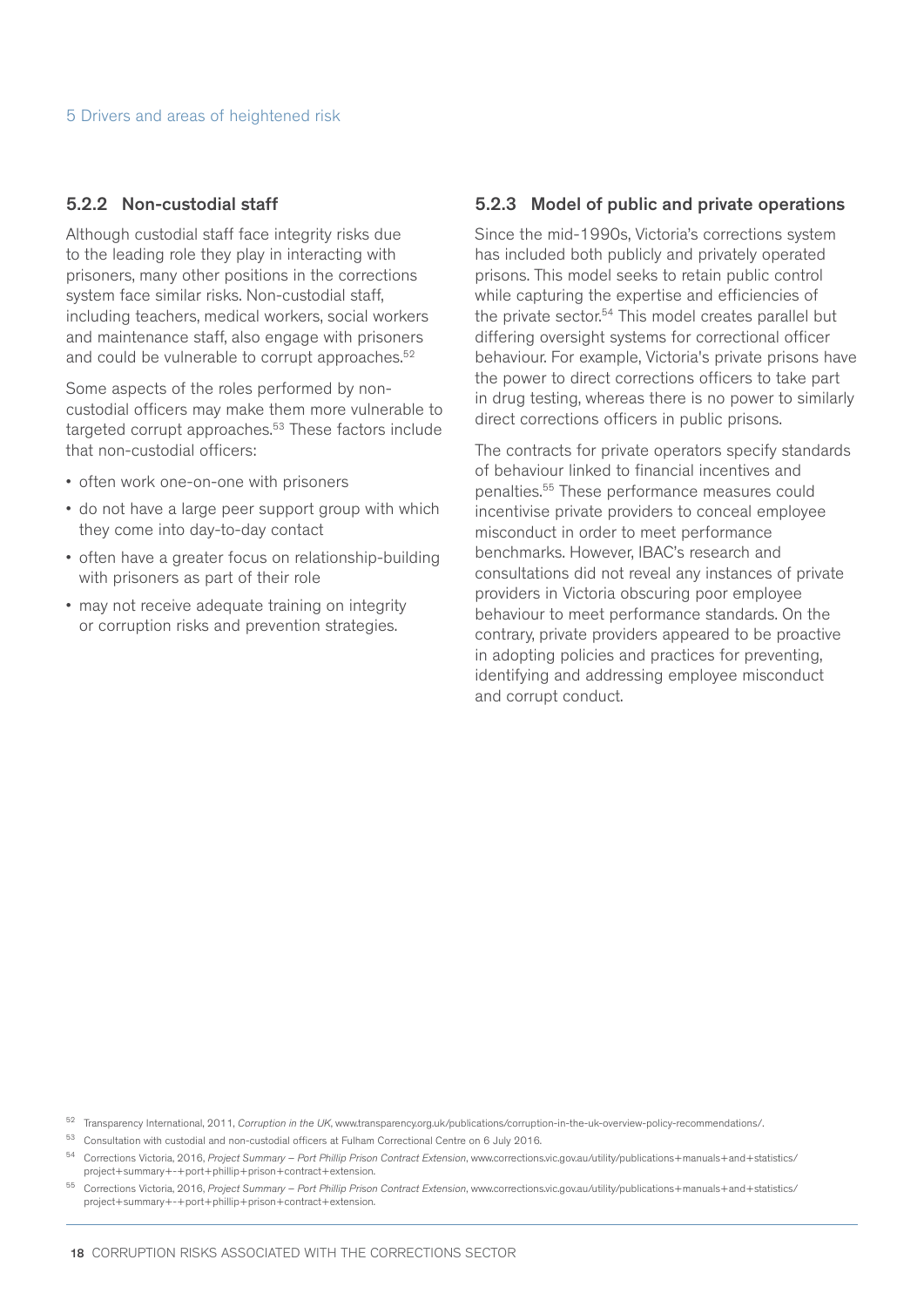# 6 Prevention and detection strategies

DJR and CV have policies and practices in place to prevent and detect corruption and misconduct. These strategies include audits, vetting of employees and investigations of alleged misconduct. Nevertheless, there are still areas for improvement and reform in the corrections sector. Measures that have been adopted by interstate corrections agencies and some private operators of Victorian prisons could be applied more broadly in Victoria to help prevent future corrupt conduct.

# 6.1 Culture and training

Australian and international research has shown the most effective protection against corruption is a strong organisational culture that is alert to integrity risks.56 When employees and management understand the issues, have received appropriate training and are kept up-to-date on emerging risks, they are better equipped to maintain high standards of integrity and to identify warning signs in others' behaviour.

DJR is taking steps to improve staff understanding of integrity issues.<sup>57</sup> DJR has introduced a system of integrity champions to promote conversations about integrity and corruption issues and make it easier for those in regional centres to access information on risks. Further, DJR is taking steps to address custodial officer disaffection through reforms to training, position descriptions and opportunities for career progression.

There are other opportunities to improve integrity training in the corrections sector. While some ethics training is part of the recruit training for new corrections officers, some prisons do not routinely deliver refresher training on integrity issues such as professional boundaries and conflicts of interest. There also appears to be limited training delivered to non-custodial staff around integrity issues and the particular challenges they may face working in correctional environments.

# 6.2 Proactive management of allegations and intelligence

It is important that information about possible integrity issues is shared and acted upon appropriately and proactively. CV has systems for identifying, assessing and referring possible integrity matters. However, if not managed correctly, employee integrity issues can fall into the gaps between areas, or not receive an appropriate organisational response. Employees may not be motivated to report concerns if they do not believe they will be followed up.

Responding to intelligence on employee integrity issues helps contribute to a strong integrity culture and encourages further reporting. This includes introducing frameworks for identifying officers with multiple allegations and determining appropriate interventions at different points in officers' complaint histories. Other jurisdictions have established dedicated units in their police services to target corruption in corrections facilities.58

<sup>56</sup> Centre for the Protection of National Infrastructure (United Kingdom), 2013, *Insider data collection study: Report of main findings*, www.cpni.gov.uk/Documents/ Publications/2013/2013003-insider\_data\_collection\_study.pdf.

<sup>57</sup> Consultations with DJR Risk, Audit and Integrity conducted on 16 September 2016.

<sup>58</sup> For example, in 2015 Western Australia established a dedicated police unit targeting corruption in prisons. In the year after this unit was established, six corrections officers were dismissed for offences including drug trafficking, assaults on inmates, drug use at work and unlawful computer access. Another eleven officers resigned while under investigation for serious misconduct and a further six stood down as inquiries continue into allegations against them. By comparison, no officers were sacked during 2014. See https://au.news.yahoo.com/thewest/wa/a/30548046/corruption-clampdown-on-jail-staff/. For information about dedicated prison corruption units in the United Kingdom see: U4 Anti-Corruption Resource Centre, 2015, *Corruption risks in the criminal justice chain and tools for assessment: Detention and corrections*, www.u4.no/publications/corruption-risks-in-the-criminal-justice-chain-and-tools-for-assessment-chapter-5-detention-and-corrections/.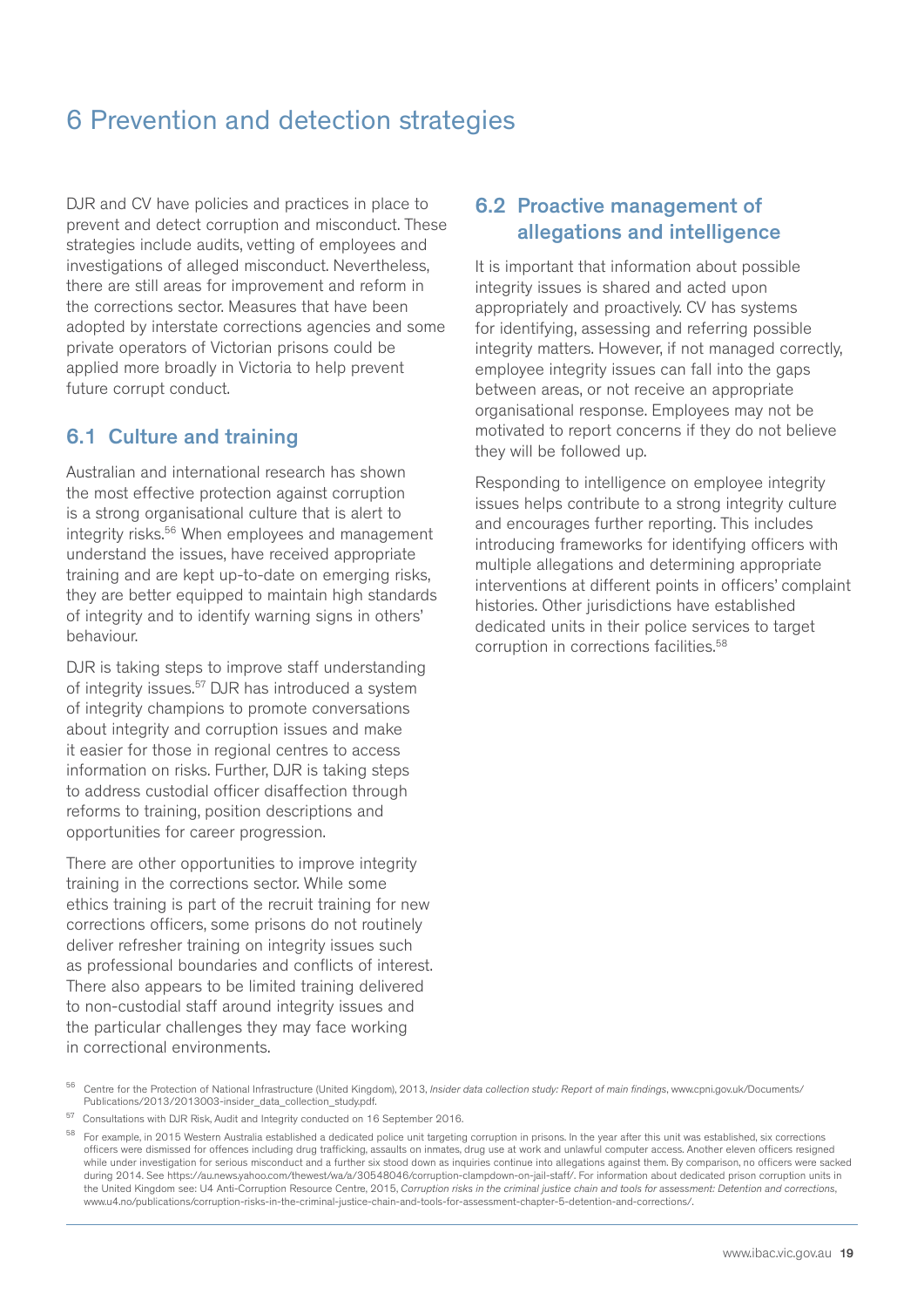## 6.3 Drug testing

There is no power to direct corrections officers working in public prisons in Victoria to undergo drug tests, even when an officer is suspected of using illicit drugs in a correctional facility or for officers involved in critical incidents<sup>59</sup> in prisons.<sup>60</sup> CV's alcohol and drug strategy focuses on illicit drug use by prisoners and does not discuss strategies for identifying or preventing illicit drug use by staff.<sup>61</sup>

Victoria's private prisons do have the power to direct staff to undergo drug testing, however this power is used infrequently.62 There is currently no widespread randomised testing of corrections officers to detect drug use.

Victoria's approach to drug testing corrections officers contrasts with the approach of some other states and territories. New South Wales, Western Australia and the Northern Territory have policies or regulations covering drug testing of corrections officers that include randomised testing, targeted testing and testing after critical incidents.<sup>63</sup>

# 6.4 Vetting and revalidation of employees

Vetting employees when they are recruited can identify risk factors that might make potential employees vulnerable to targeting by prisoners, allowing the most appropriate applicants to be selected or risk mitigation strategies to be put in place. Periodic follow-up screening of employees' security risk factors at regular or random intervals is also important to ensure appropriate responses to changes in employees' circumstances.

CV is reforming its vetting procedures to ensure all corrections officers are subject to national police checks and fingerprinting upon recruitment and that basic revalidation of staff is undertaken when employees are moved, transferred or promoted. Ensuring consistent and thorough vetting practices are maintained will be particularly important through the ongoing period of high-volume recruitment.

59 Critical incidents are incidents resulting in the death or serious injury of a person.

<sup>60</sup> Consultations with CVIU conducted in 2015 and 2016, and with DJR Employee Investigations conducted 28 September 2016.

<sup>61</sup> Corrections Victoria, 2015, *Corrections alcohol and drug strategy*, www.corrections.vic.gov.au/utility/publications+manuals+and+statistics/ corrections+alcohol+and+drug+strategy+2015.

 $62$  Information provided by Corrections Victoria on 13 November 2017.

<sup>&</sup>lt;sup>63</sup> Corrective Services New South Wales, 2012, *Employee alcohol and other drugs policy and procedures*, www.correctiveservices.justice.nsw.gov.au/Documents/Amended-Employee-Alcohol-and-Other-Drugs-AOD-Policy-17-May-2012.pdf; Western Australian Government, 2016, *Gazette No. 43*, www.parliament.wa.gov.au/publications/ tabledpapers.nsf/displaypaper/3913978a1bf220d30ff71e4b48257f7e00289333/%24file/3978.pdf; Northern Territory Numbered Acts, *Correctional Services Act 2014*, www.austlii.edu.au/au/legis/nt/num\_act/csa201426o2014280/.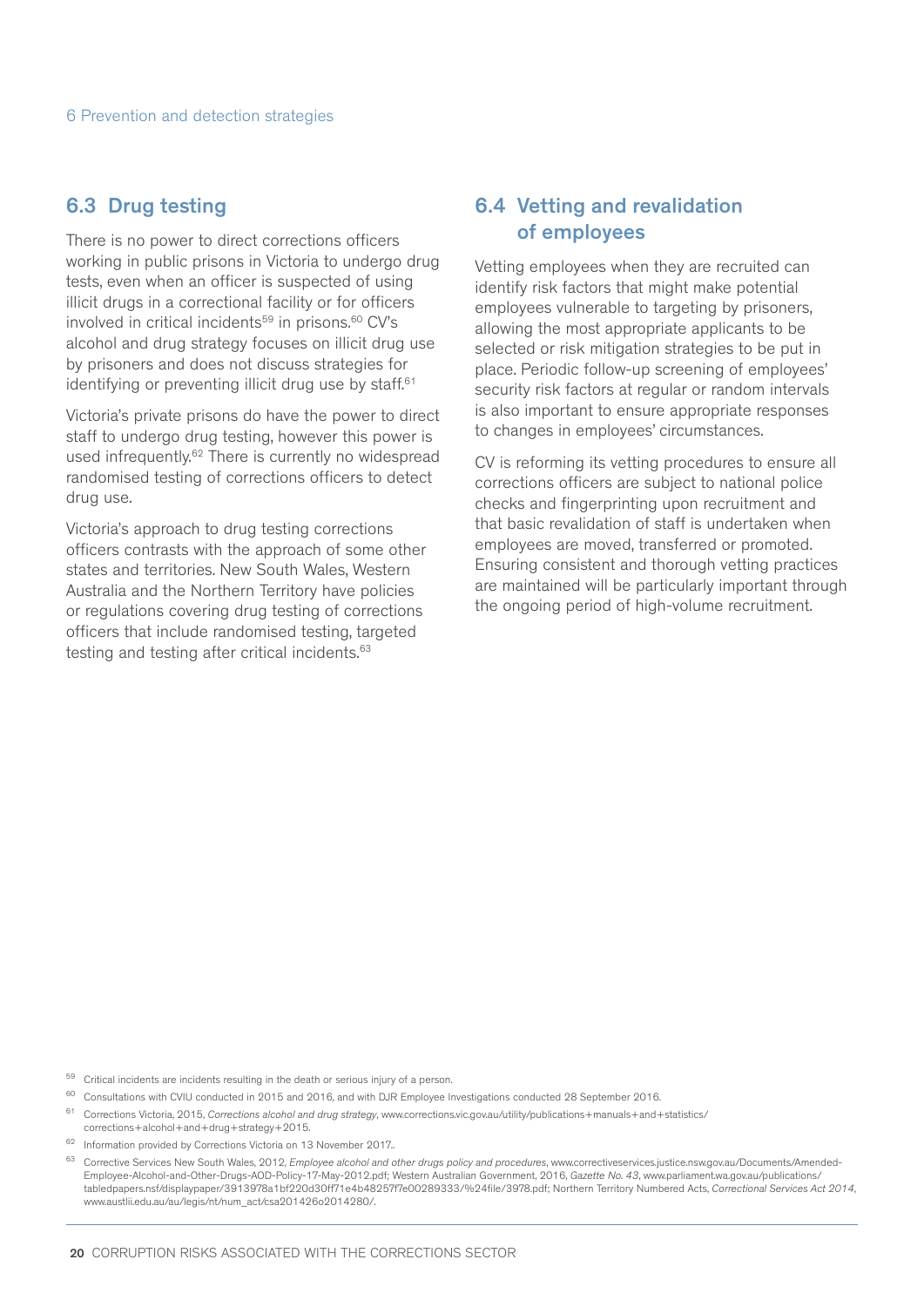# 6.5 Declarable associations policies

Personal relationships between corrections employees and criminal entities may be cultivated by prisoners as a means of obtaining contraband, access to information or favourable treatment from prison staff. In some cases, there may be unavoidable pre-existing relationships or connections between officers and prisoners or prisoners' families, particularly in regional areas. Such associations could be perceived as influencing corrections employees' decision-making in their role.

Declaring associations, recording them and putting appropriate management strategies in place helps maintain the integrity of the employee and the corrections system.64 DJR has a declarable associations policy which is supplemented by CV's *Corrections Conduct and Ethics Policy*. However, CV does not have a centralised system for recording and managing declarable associations. Victoria's private prisons also lack systems for recording and managing declarable associations, as highlighted in IBAC's Operation Ettrick.

### CASE STUDY – OPERATION ETTRICK POOR MANAGEMENT OF DECLARABLE ASSOCIATIONS

Under the Port Phillip Prison staff code of conduct, staff were required to report any contact with former prisoners to the general manager of the prison. The general manager indicated that some contact reports are recorded in the email system and some are recorded in information reports on the CV intelligence system. There was no centralised system for recording associations and no standardised approach to managing declarable associations when they arose.

Despite the code of conduct's requirements, Operation Ettrick found that many instances of contact between corrections officers and former prisoners were not reported and some officers did not believe they were obliged to report such contact. This highlighted the need for appropriate training (including refresher training) around code of conduct requirements.

64 Committee on the Office of the Ombudsman and the Police Integrity Commission, 2010, R*eport on an inquiry into improper associations in the NSW Police Force*, Report No 13/54, www.parliament.nsw.gov.au/prod/parlment/committee.nsf/0/82933bd4734c5c12ca2577d8001853bb/\$FILE/Report%20on%20Improper%20 Associations%20in%20the%20NSW%20Police%20Force.pdf.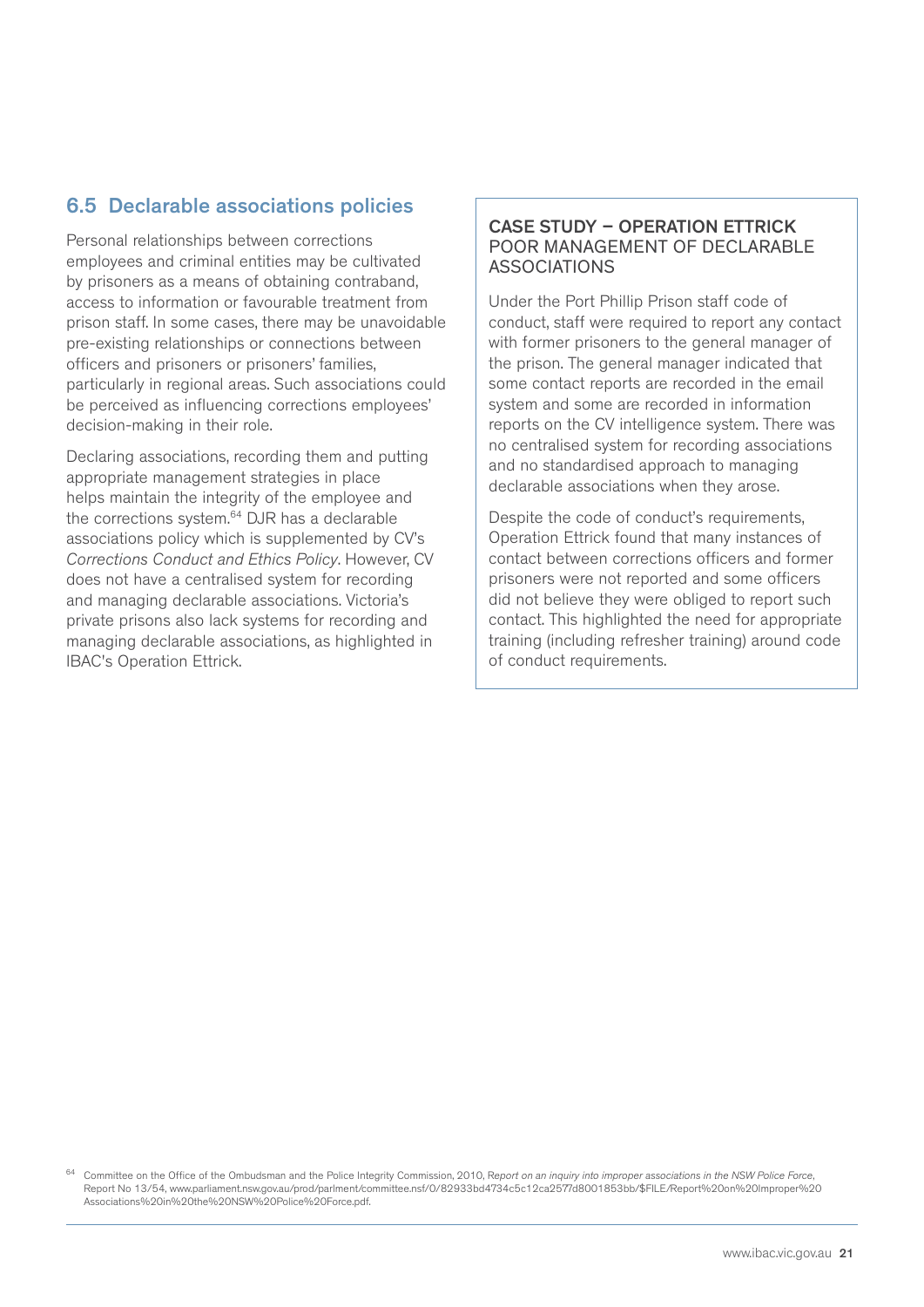## 6.6 Procurement red flags

As with other areas of the public sector, employees and suppliers in the corrections sector must be alert to procurement red flags during tendering, evaluation, invoicing and delivery. Control measures such as conducting due diligence, regular and random audits, establishing frameworks for managing conflicts of interest and rotating employees in high-risk positions can help prevent and detect integrity issues in procurement practices.65

Although CV and DJR have a range of measures to ensure good procurement practices, Operation Nepean demonstrated how these protections could be undermined by poor supervision, inadequate record-keeping and the development of workplace cultures that tolerate deviation from policies and procedures. Ensuring that DJR's procurement policies are robustly applied across the corrections system is likely to be an ongoing challenge.

<sup>&</sup>lt;sup>65</sup> Additional information on procurement red flags is available on IBAC's website at www.ibac.vic.gov.au/preventing-corruption/are-you-vulnerable-tocorruption/procurement.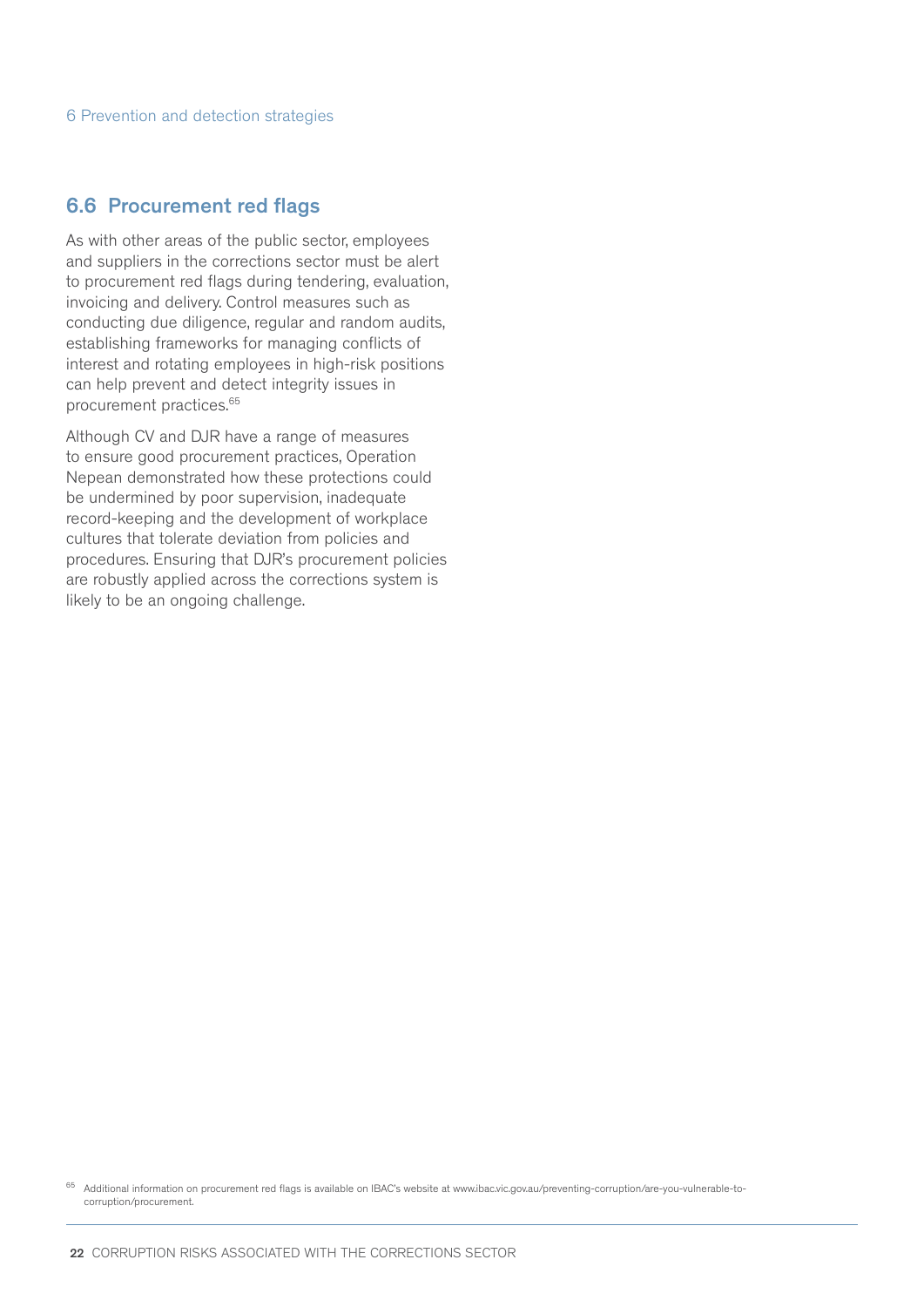# 7 Conclusion

The unique nature of the corrections sector makes it particularly vulnerable to specific corruption risks. Issues related to the provision of contraband and excessive use of force within custodial environments are not routinely encountered across most other public sector agencies. Further, the nature of the services provided by corrections and the prisoner population introduces heightened risks around inappropriate information use and inappropriate relationships. These risks are not specific to the Victorian corrections sector, but are tied to the nature of correctional environments across Australia and overseas.

Despite the inherent corruption risks in this sector, IBAC receives fewer complaints than expected about corrections. The introduction of mandatory reporting on 1 December 2016 has not significantly altered the overall trend of prisoner complaints being directed towards the VO.

DJR and CV are alert to the corruption risks facing the corrections sector in Victoria and have policies in place to address the key risks. However, the rapid growth of the sector, the highrisk nature of corrections operations, and the challenges of maintaining consistent standards across public and private prisons, and in regional and metropolitan areas, reinforce the need for continuous improvement to policies, systems and practices to prevent corruption.